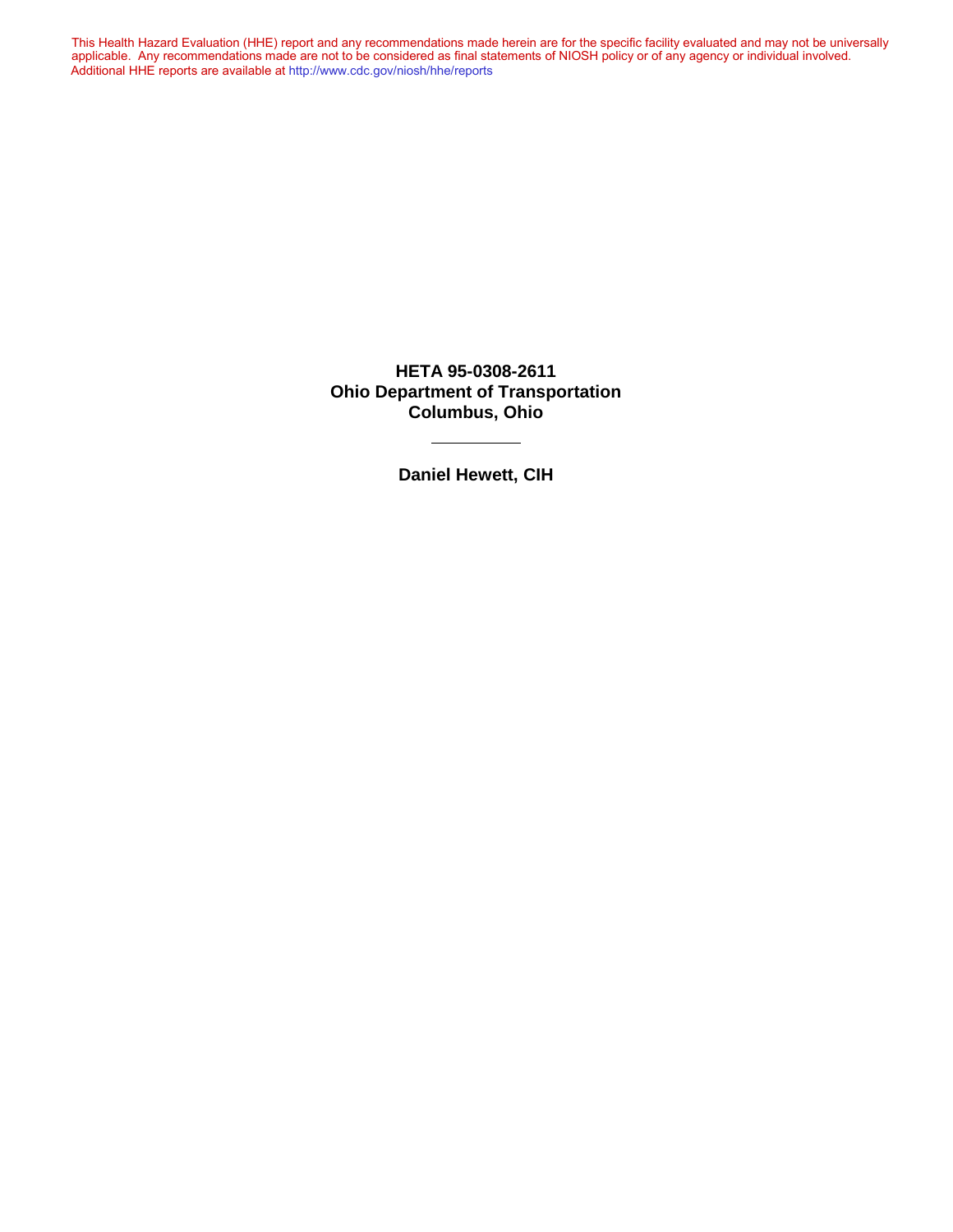## **PREFACE**

The Hazard Evaluations and Technical Assistance Branch of the National Institute for Occupational Safety and Health (NIOSH) conducts field investigations of possible health hazards in the workplace. These investigations are conducted under the authority of Section 20(a)(6) of the Occupational Safety and Health Act of 1970, 29 U.S.C. 669(a)(6) which authorizes the Secretary of Health and Human Services, following a written request from any employer or authorized representative of employees, to determine whether any substance normally found in the place of employment has potentially toxic effects in such concentrations as used or found.

The Hazard Evaluations and Technical Assistance Branch also provides, upon request, medical, nursing, and industrial hygiene and technical assistance (TA) to Federal, State, and local agencies; labor; industry; and other groups or individuals to control occupational health hazards and to prevent related trauma and disease. Mention of company names or products does not constitute endorsement by the National Institute for Occupational Safety and Health.

## **ACKNOWLEDGMENTS AND AVAILABILITY OF REPORT**

This report was prepared by Daniel Hewett, CIH, of the Respiratory Disease Hazard Evaluations and Technical Assistance Program, Clinical Investigations Branch, Division of Respiratory Disease Studies. Field assistance was provided by Patrick Hintz, Environmental Investigations Branch, Emily Allen, Clinical Investigations Branch. Desktop publishing by Terry Stewart.

Copies of this report have been sent to employee and management representatives at the Ohio Department of Transportation; Mr. Gene Frissora, Shop Steward, Ohio Civil Service Employee Association; U.S. Department of Labor/OSHA Region V, Columbus Area Office, and the OSHA Regional Office. This report is not copyrighted and may be freely reproduced. Single copies of this report will be available for a period of three years from the date of this report. To expedite your request, include a self-addressed mailing label along with your written request to:

> NIOSH Publications Office 4676 Columbia Parkway Cincinnati, Ohio 45226 800-356-4674

After this time, copies may be purchased from the National Technical Information Service (NTIS) at 5825 Port Royal Road, Springfield, Virginia 22161. Information regarding the NTIS stock number may be obtained from the NIOSH Publications Office at the Cincinnati address.

**For the purpose of informing affected employees, copies of this report shall be posted by the employer in a prominent place accessible to the employees for a period of 30 calendar days.**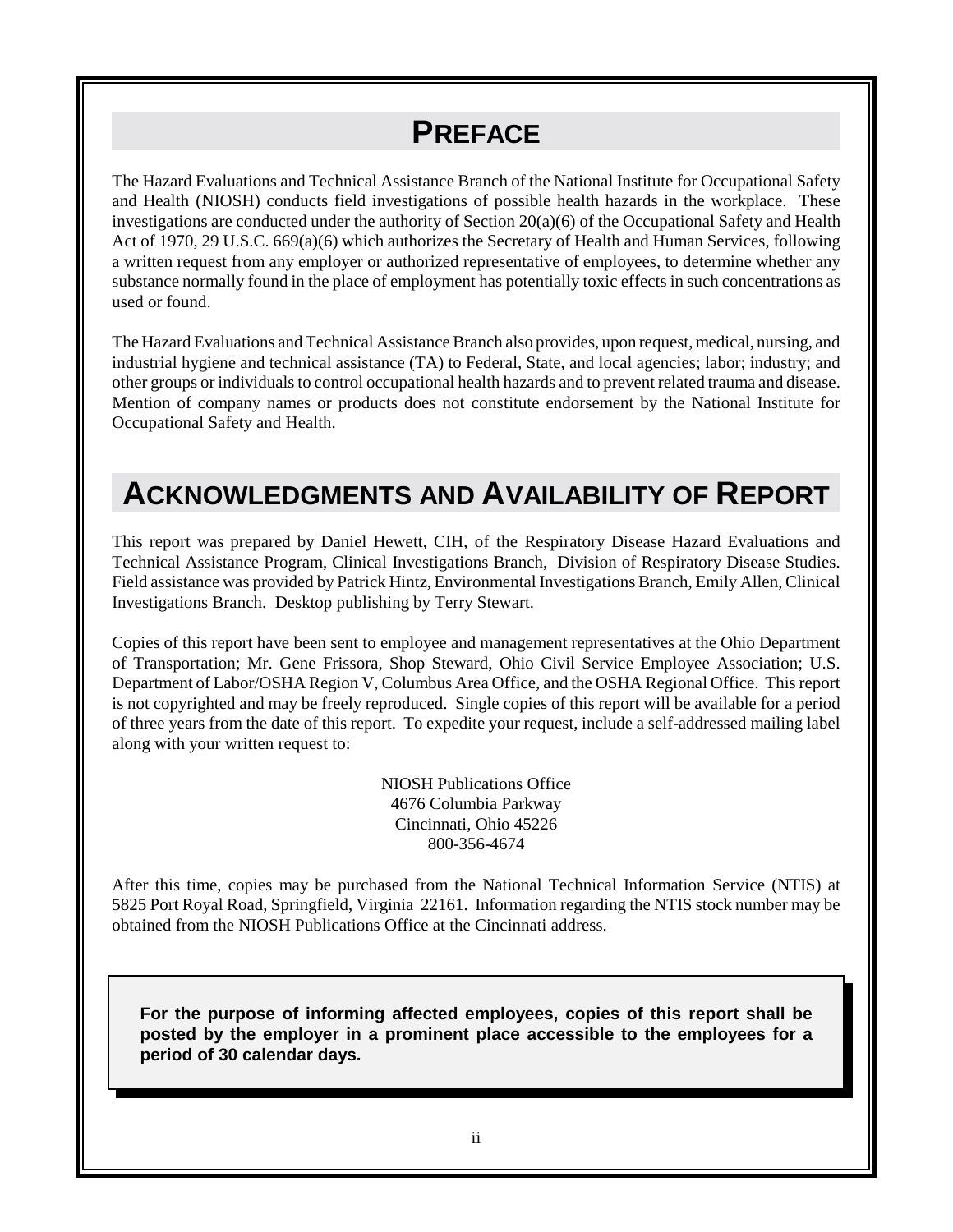### **Health Hazard Evaluation Report 95-0308 Ohio Department of Transportation Columbus, Ohio November 1996**

**Daniel Hewett**

## **SUMMARY**

In August 1995, the National Institute for Occupational Safety and Health (NIOSH) received a request from the Ohio Department of Transportation (ODOT) Traffic Maintenance Shop (TMS) for technical assistance in the performance of a safety and health evaluation in the TMS silk screening department. The requestors asked NIOSH to evaluate workers' exposures to vapors and gases during silk screen printing of highway signs. Silk screening department workers reported a feeling of lethargy and a feeling of inebriation which the workers associate with exposures to high-intensity inks.

On September 6 and 7, 1995, NIOSH investigators performed quantitative area and personal air sampling for three chemicals; cyclohexanone, xylene, and 2-methoxyethanol. A qualitative screen for hydrocarbons was also performed with thermal desorption tubes. Material safety data sheets (MSDSs) of products used in the silk screening department were reviewed, ingredient information was obtained from manufacturers, and ODOT plans for ventilation system modifications were reviewed.

On November 20, 1995, NIOSH investigators issued an interim report which recommended changes in the TMS respiratory protection program for the silk screening department, and changes in work practices. On February 28, 1996, a second interim report was issued to report the results of environmental sampling performed on September 6 and 7, 1995. None of three chemicals sampled were present above occupational exposure evaluation criteria. The NIOSH review of the proposed ventilation system design indicated that the design would likely reduce worker exposures to air contaminants generated by the silk screening process.

Potential chemical exposures to halogenated hydrocarbons, ketones, naphthas, and esters were determined from information gathered after the September 6 and 7, 1995, surveys. On March 27 and 28, 1996, NIOSH investigators returned to ODOT to perform quantitative personal and area air sampling for these chemicals.

A total of 16 time-weighted average (TWA) personal breathing zone (PBZ) samples, and 10 TWA area samples were collected and analyzed for 1,2-dichloroethylene, 1,1,1-trichloroethane, 2-ethoxyethyl acetate (2EEA), npentane, acetone, toluene, methyl isobutyl ketone, Stoddard solvent, n-propyl acetate, methyl ethyl ketone, and isophorone.

Four of five full-shift personal breathing zone (PBZ) samples measured 2EEA concentrations which exceeded the full-shift TWA NIOSH recommended exposure limit (REL) of 0.5 parts per million (ppm); the concentrations ranged from 0.52 to 0.87 ppm.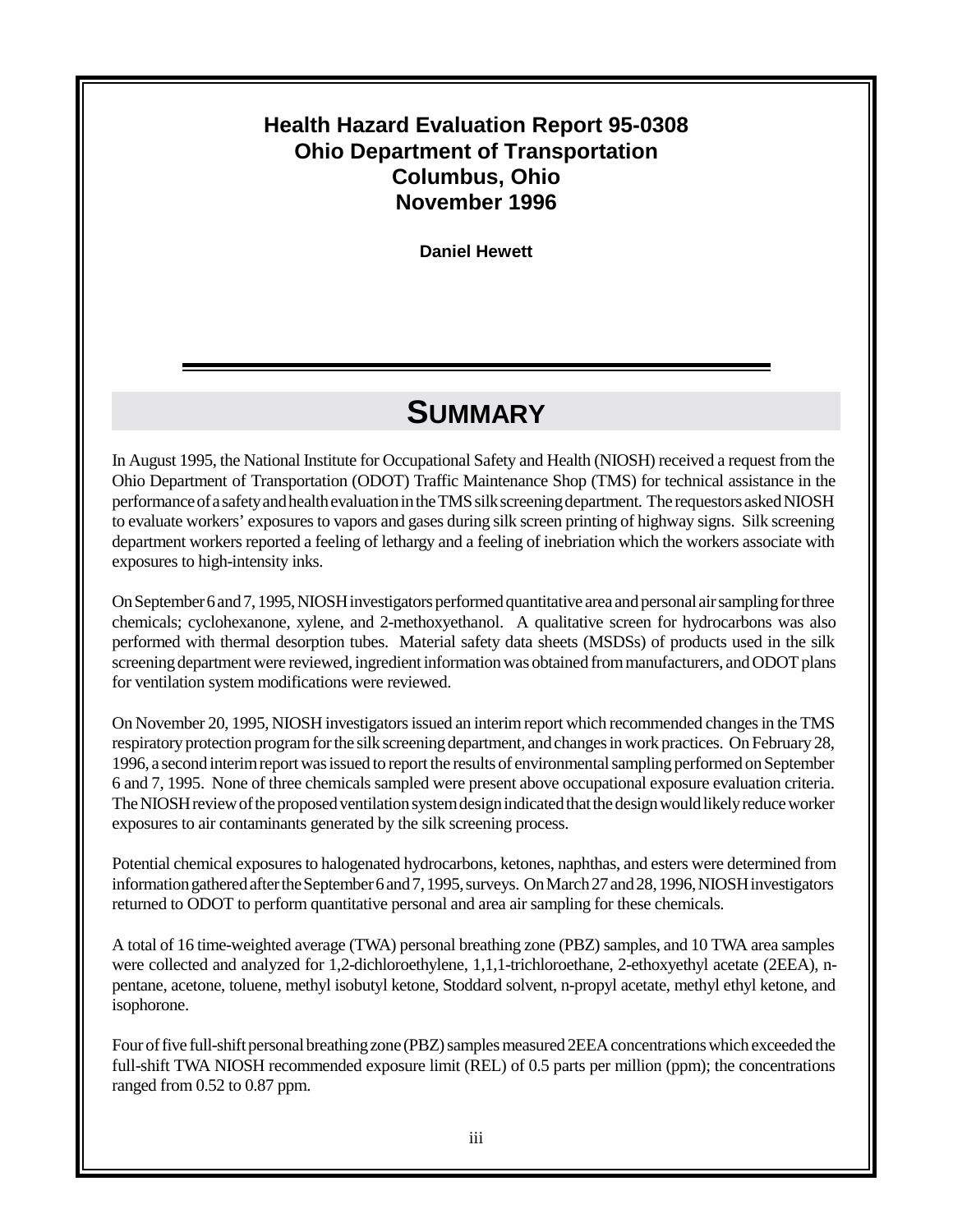Concentrations of a mixture of 2EGEEA, isophorone, and Stoddard solvent contributed to effective exposures for mixtures which exceeded unity (i.e., exceeded the threshold limit value (TLV®) for a mixture as defined by the American Conference of Governmental Industrial Hygienists (ACGIH)).

Screen printers were exposed to occupationally significant concentrations of 2EGEEA up to 1.7 times the TWA NIOSH REL of 0.5 ppm. If properly maintained, the full-facepiece, powered air-purifying respirators (PAPRs) with organic vapor cartridges (OVCs) worn by the screen printers provide adequate respiratory protection for up to 50 times the NIOSH REL for 2EGEEA. If respiratory exposures to 2EGEEA solvent vapors occur, the potential exists for the reproductive effects of 2EGEEA to occur rather than nervous system effects that could lead to feelings of lethargy and inebriation. The feelings of lethargy and inebriation experienced by workers are not likely to be associated with the exposure levels of the sampled chemicals, assessed individually, or as a mixture.

Recommendations are made to continue respirator use pending the installation of ventilation system improvements, institute worker exposure and exposure control monitoring, and to consider job design changes intended to reduce worker boredom.

Keywords: SIC 2759 (Commercial Printing, Not Elsewhere Classified), silk screen, printing, inks, solvents, halogenated hydrocarbons, ketones, naphthas, ethers, highway signs, inebriation, lethargy, boredom, 2-ethoxyethyl acetate, mixtures.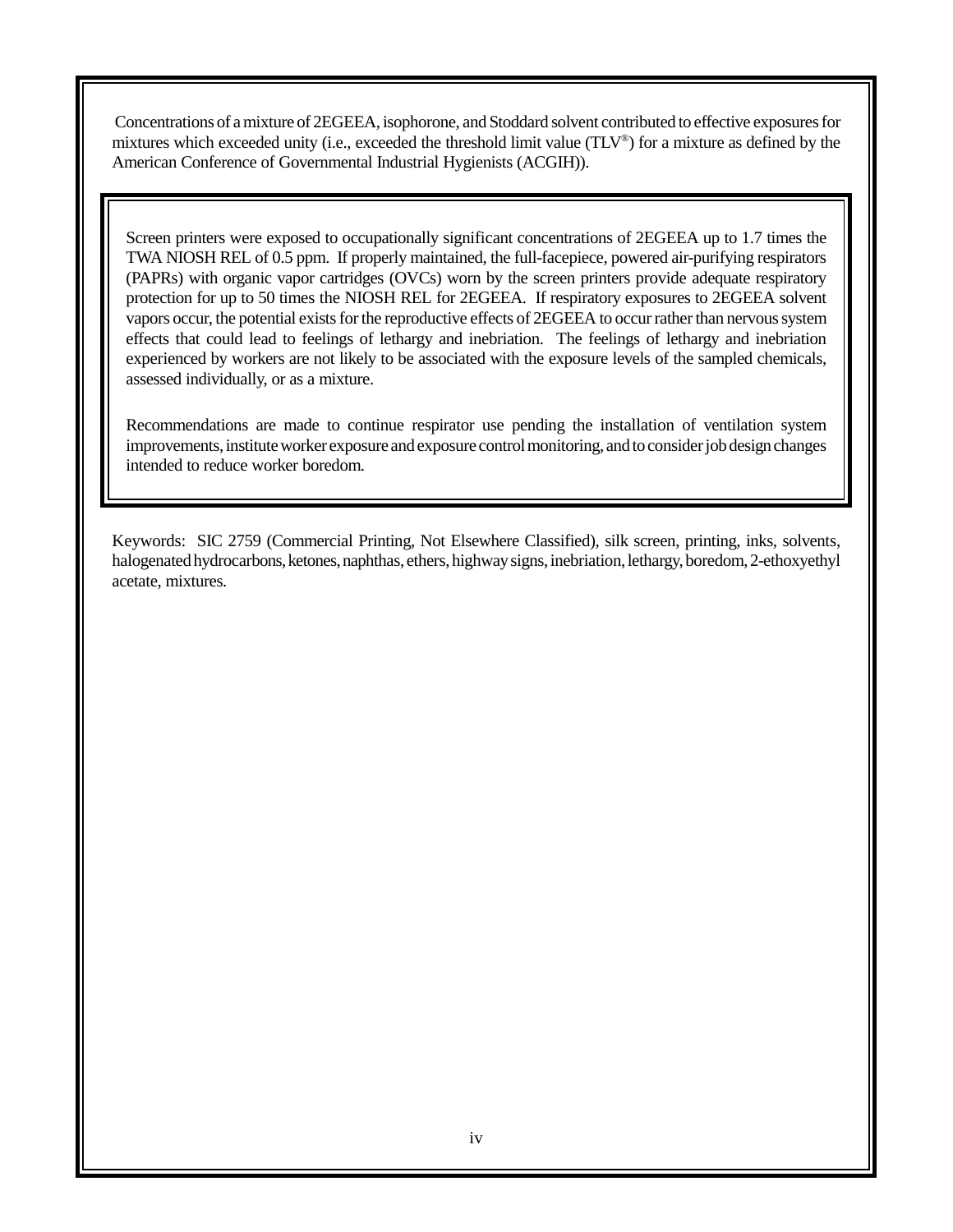# TABLE OF CONTENTS

| 15<br>Table 3 |
|---------------|
|               |
|               |
|               |
|               |
| 20            |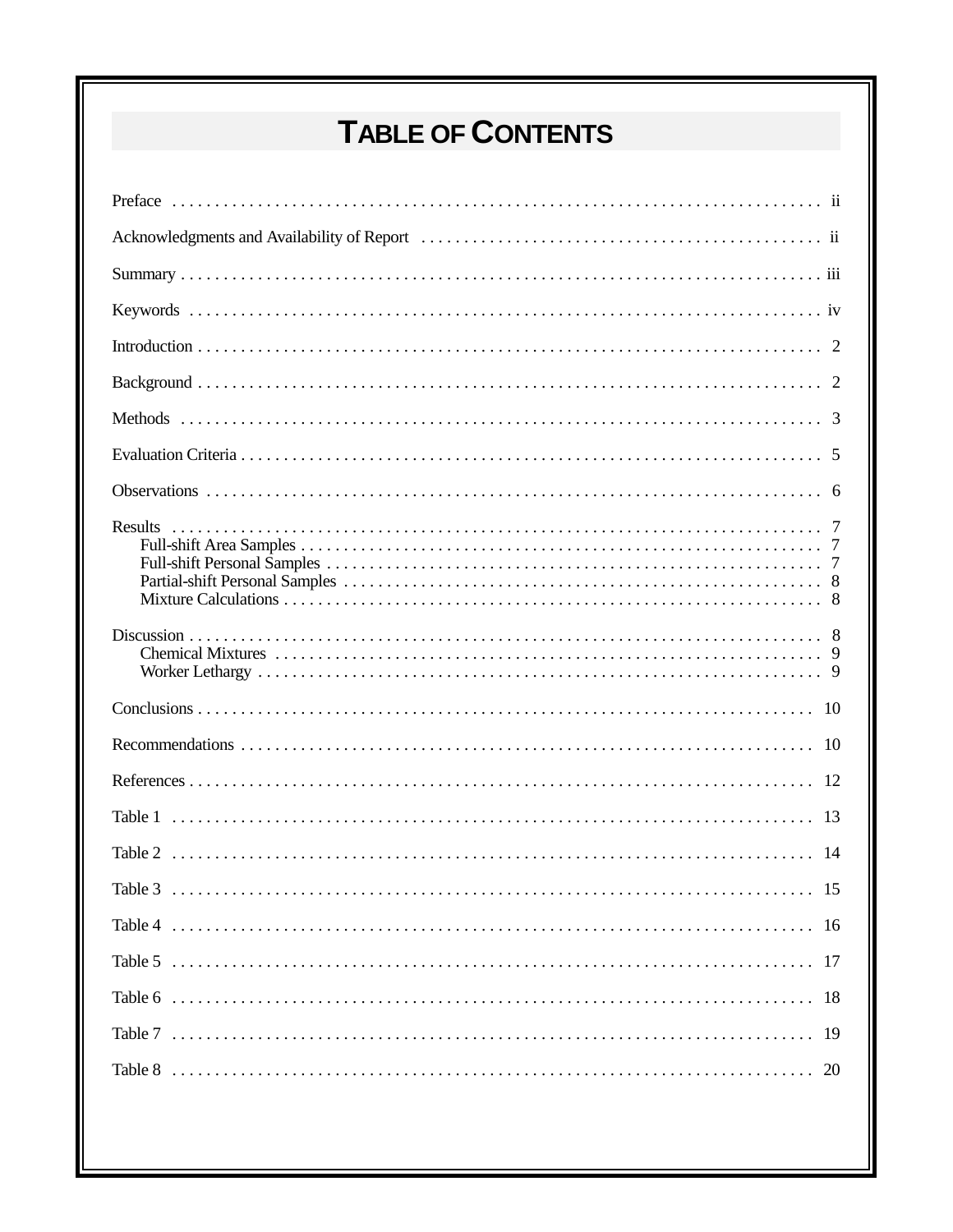## **INTRODUCTION**

In August 1995, the National Institute for Occupational Safety and Health (NIOSH) received a request from the management of the Ohio Department of Transportation (ODOT) Traffic Maintenance Shop (TMS) for technical assistance (TA) in the performance of a safety and health evaluation in the TMS silk screening department. The TMS, in Columbus, Ohio, manufactures and prints a variety of highway signs.

The request was initiated by reports of lethargy and a feeling of inebriation among silk screening department workers. The workers associate the symptoms with silk screening using high-intensity inks, but not when using engineering-grade inks. The workers were also concerned with a lack of progress in updating the current ventilation system. One worker was concerned about changes in his skin pigmentation. Workers were concerned that several material safety data sheets (MSDSs) did not report all of the chemicals in the products they use. Workers were also concerned that the rapid-drying characteristics of some inks make it necessary to restrict air movement in the vicinity of silk screening operations. Therefore, the ventilation system was sometimes shut off to improve sign quality. In addition, the employees reported heat stress during warm weather, particularly when wearing respiratory protection.

In response to this TA request, NIOSH investigators initially performed quantitative air sampling for three chemicals; cyclohexanone, xylene, and 2 methoxyethanol. A qualitative screen for hydrocarbons was also performed with thermal desorption tubes. The sampling was performed during a walk-through survey of the silk screening department during September 6 and 7, 1995. In addition, MSDSs of products used in the silk screening department were reviewed, ingredient information was obtained from manufacturers, and ODOT plans for a future ventilation system were reviewed by engineers in the NIOSH Division of Physical Sciences and Engineering (DPSE), Engineering Control Technology Branch.

As a result of the September 6 and 7, 1995, survey, two interim reports were issued. The first report, dated November 20, 1995, recommended changes in the TMS respiratory protection program for the silk screening department, and changes in work practices. The second interim report, dated February 28, 1996, reported the results of environmental sampling from September 6 through September 7, 1995, and the results of the DPSE review of the future ventilation system. None of three chemicals sampled were present above occupational exposure evaluation criteria. The DPSE review indicated that the proposed ventilation system design would likely reduce worker exposures to air contaminants generated by the silk screening process.

After the second interim report was issued, a list of chemicals likely to be present in the silk screening environmental was compiled. The list was obtained from MSDSs provided by ODOT, the results of the qualitative hydrocarbon screen that was performed on September 6 and 7, 1995, and from information provided by manufacturers of products in use in the silk screening department.

On March 27 and 28, 1996, NIOSH investigators returned to ODOT to perform quantitative air sampling for four classes of chemicals (halogenated hydrocarbons, ketones, naphthas, and esters). The purpose of this report is to provide the results of air sampling performed on March 27 and 28, 1996, and offer conclusions and recommendations based on the results of the survey. This is the final report of this NIOSH safety and health evaluation.

## **BACKGROUND**

The ODOT TMS silk screening department, in Columbus, Ohio, is a large, enclosed room at one corner of the TMS. Five workers are assigned to the department; a supervisor and four silk screen operators (hereafter referred to as "screen printers"). One other TMS employee prepares the screens by using a photographic process to affix a stencil to a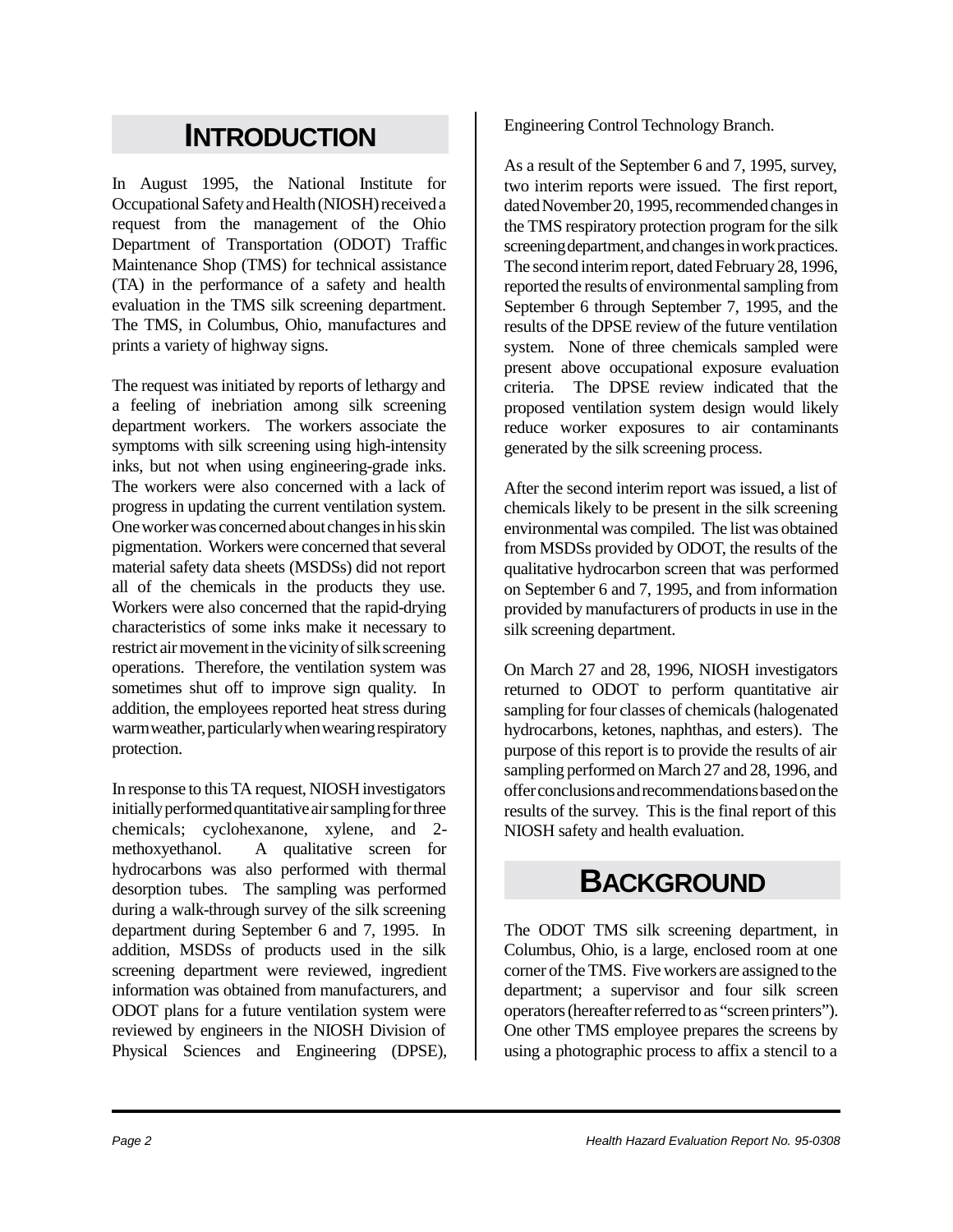screen.

The four screen printers work in the silk screening department from 7:00 a.m. to 2:30 p.m., five days per week. One to three workers operate a single silk screening table, depending on the work load and type of table used. The sign fabrication equipment in use is variable and depends on the sign orders being processed.

The current silk screening department contains an automatic silk screen table, two large manual silk screening tables, one large silk screen cleaning table that substitutes as a manual silk screening table, and a small manual silk screening table. The room also contains a ventilated chamber for air-drying wet highway signs, a gas-fired oven for hot air-drying of wet highway signs, a solvent and ink storage/mixing and stencil drying room, and a screen storage area.

The main silk screening department ventilation system is a general exhaust and supply air system. It consists of four freely suspended plain circular opening exhaust ducts positioned approximately 8 feet above the floor, an exhaust plenum in the ventilated sign drying chamber, 10 supply air diffusers, a supply air plenum in the ventilated sign drying chamber, and a slotted local exhaust hood positioned at the ends of the silk screen cleaning table. The main supply air system dilutes chemical vapors with outside air and heats the air using natural gas. Another general exhaust system (with an exhaust fan and duct separate from the main system) provides exhaust ventilation in the solvent and ink storage/mixing and stencil drying room.

Silk screens are created in a film room, where a lightexposed emulsion is affixed to a screen in a pattern created from a stencil. Screen printers prepare the screen for printing by adding paper centers to letters (if necessary), and attaching the screen to a stationary silk screening table. Metal highway sign blanks (either engineering-grade or high-intensity) are correctly positioned below the screen by a temporary jig. Inks are mixed and thinned according to the requirements of the job, for example, the drying characteristics of the ink on both the silk screen and

the sign blank. High intensity or engineering-grade inks are prepared for printing on the same grade of sign blank.

Mixed ink is poured onto the screen and collected with a trowel before it is spread across and forced through the screen. A screen printer positions a metal blank on top of the table and underneath the screen, lowers the screen onto the blank, lowers a counter-weighted bar with a squeegee attached to one end down onto the screen, and pushes ink across the screen. The squeegee is lifted from the screen, the hinged screen is raised, and the freshly printed sign is removed by hand and placed on a nearby drying rack. This process continues until a batch of signs are printed and racked.

After a batch of signs is printed, unused ink is gathered and scooped from the screen with a trowel and poured into a can of used ink. The screen is then cleaned at the silk screening table, or moved to the ventilated silk screen cleaning table. Cleaning is performed with either pure xylene or Stoddard solvent applied to the screen with rags. The solvent is poured directly from a safety solvent dispenser onto the rags. Hardened inks may be removed with special cleaners, if necessary. Used, inkcontaminated rags are discarded in metal rag cans with foot-operated metal lids which close automatically. Racked, wet signs are dried by rolling the rack into a large ventilated sign drying chamber which resembles a narrow garage with three garagedoor type openings, or positioned inside a gas-fired oven which typically operates at 100 to 180 degrees Fahrenheit ( ${}^{\text{N}}$ F) for 60 to 105 minutes.

## **METHODS**

A list of chemicals in products likely to be used at ODOT during silk screening and screen cleaning was compiled. The chemical information was obtained from MSDSs, from manufacturers of inks and solvents, and from a list of chemicals detected with thermal desorption tubes during a NIOSH survey on September 7, 1995.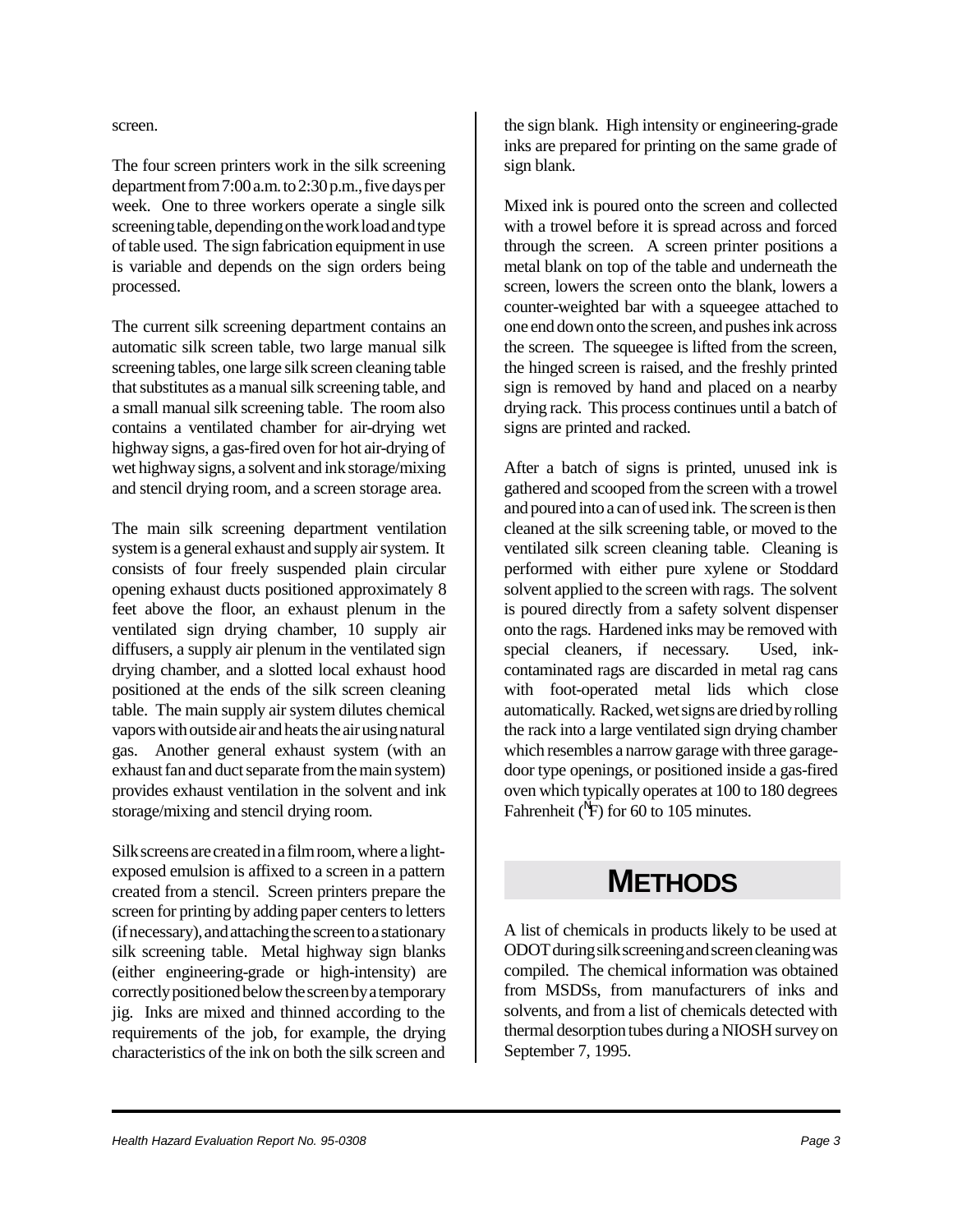A group of chemicals was selected from the list that met the following criteria:

- Exposures can cause nervous system effects that could result in the feeling of inebriation reported by the screen printers.
- Chemical has a low occupational exposure limit and high vapor pressure relative to other chemicals likely to be present.
- Chemical has a NIOSH analytical method to support environmental sampling.

Based on the above criteria, the following 11 chemicals were selected for environmental air sampling at ODOT during the March 27 and 28, 1996, survey: acetone, n-pentane, *cis* and *trans*-1,2 dichloroethylene, methyl ethyl ketone, 1,1,1 trichloroethane, n-propyl acetate, methyl isobutyl ketone, toluene, 2-ethoxyethyl- acetate, Stoddard solvent, and isophorone.

Two types of air samples were collected to determine worker exposures: personal breathing zone (PBZ) samples and area samples. Sampling periods were full-shift, and partial-shift (task length or less). Sampling periods did not include lunch or break periods; these breaks were taken outside of the silk screening department.

All environmental samples were collected on charcoal tubes using battery-operated sampling pumps calibrated at a flow rate of either 40 cubic centimeters of air per minute (cc/min) for full-shift samples or 200 cc/min for partial-shift samples.

Five full-shift area samples were collected on March 27; three full-shift and two partial-shift samples were collected on the 28th. See Figure 1 on the next page

for the locations of the area samples (locations #1 through #5) in relation to the silk screening tables. Area samples were collected at a height of approximately five feet.

Full-shift PBZ samples were collected from four screen printers (workers #1 through #4) on March 27. Full-shift and partial-shift PBZ samples were collected from workers #1, #3, and #4 on the 28th.

Six partial-shift, short-term PBZ samples were collected from four screen printers (workers #1 through #4) on March 27. The six personal samples were collected during screen printing. One short term sample was collected on March 27 from the PBZ of a silk screen preparation worker (worker #5) while the worker cleaned a screen with Easi-Solv 201 Screen Wash.

Two partial-shift personal samples were collected in the PBZ of workers #1 and #3 on the 28th. These two samples were task-length; the samples were collected from the start to the completion of printing a small batch of signs. The collection period included set-up of the silk screen printing table, sign printing, and removal and cleaning of the silk screen.

Chemicals collected on the charcoal tubes were quantitatively analyzed by gas chromatography using a modified combination of NIOSH Analytical Methods 1003, 1300, 1450, 1500, 1501, 1550, 2500, and  $2508<sup>1</sup>$ 

In addition to environmental air sampling, plant processes and employee work practices were observed to identify potential workplace hazards not already addressed by the two interim reports mentioned in the Introduction Section.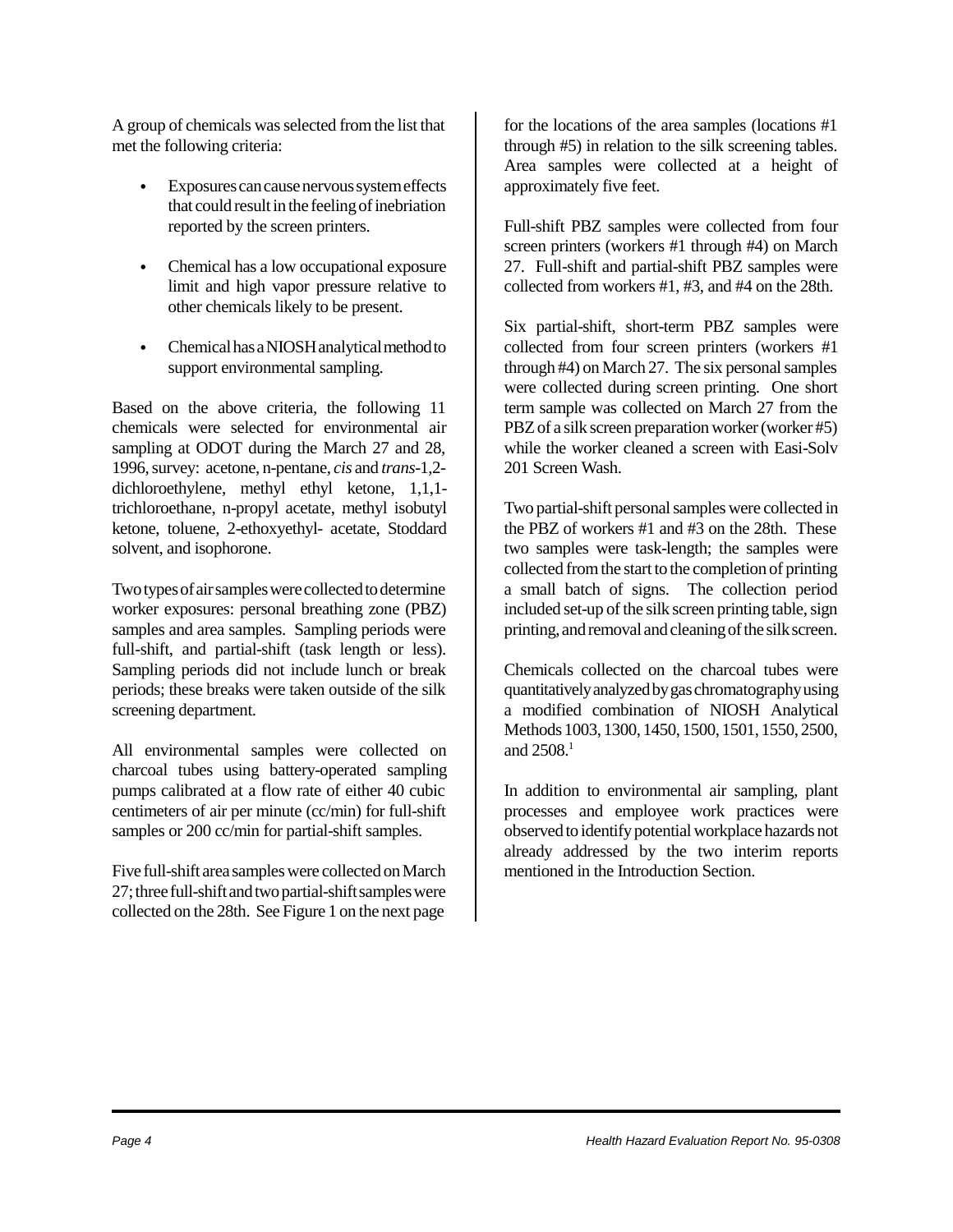

## **EVALUATION CRITERIA**

Table 1 (tables are located at the end of the report) lists the chemicals that were selected for sampling and specific health effects associated with the chemicals.<sup>2</sup> Sufficient worker exposures to these chemicals either collectively or singly could result in lethargy or a subjective feeling of inebriation due to central nervous system effects.

The primary sources of environmental evaluation criteria for the workplace are: (1) NIOSH Recommended Exposure Limits  $(RELs)<sup>2</sup>$ , (2) the American Conference of Governmental Industrial Hygienists' (ACGIH) Threshold Limit Values  $(TLVs<sup>®</sup>)<sup>3</sup>$ , and (3) the U.S. Department of Labor, Occupational Safety and Health Administration (OSHA) Permissible Exposure Limits (PELs)<sup>4</sup>. In July 1992, the 11th Circuit Court of Appeals vacated the 1989 OSHA PEL Air Contaminants Standard. OSHA is currently enforcing the 1971 standards which are listed in the current Code of Federal Regulations (CFR). The OSHA PELs reflect the feasibility of controlling exposures in various industries where the agents are used, whereas NIOSH RELs are based primarily on concerns relating to the prevention of occupational disease. It

should be noted when reviewing this report that employers are legally required to meet exposure limits specified by the OSHA standard, and that OSHA PELs included in this report reflect the 1971 values.

A time-weighted average (TWA) exposure refers to the average airborne concentration of a substance during a normal 8 to 10-hour workday. Some substances have a short-term exposure limit (STEL) for a 10 to 15 minute exposure period, or a ceiling (C) exposure limit not to be exceeded for any amount of time. These STEL or C limits are intended to supplement an 8 to 10-hour TWA when there are recognized toxic effects from higher exposures over short time periods.

Table 2 lists the chemicals sampled and the NIOSH, ACGIH, and OSHA exposure criteria for each chemical. These exposure criteria have been derived from human and animal toxicological data and from industrial experience. The objective of these criteria is to establish levels of exposure to which most workers may be exposed, from 8 to 10 hours per day, 40 hours per week for a working lifetime without experiencing adverse health effects. Differences between the NIOSH RELs, OSHA PELs, and ACGIH TLVs® may exist because of different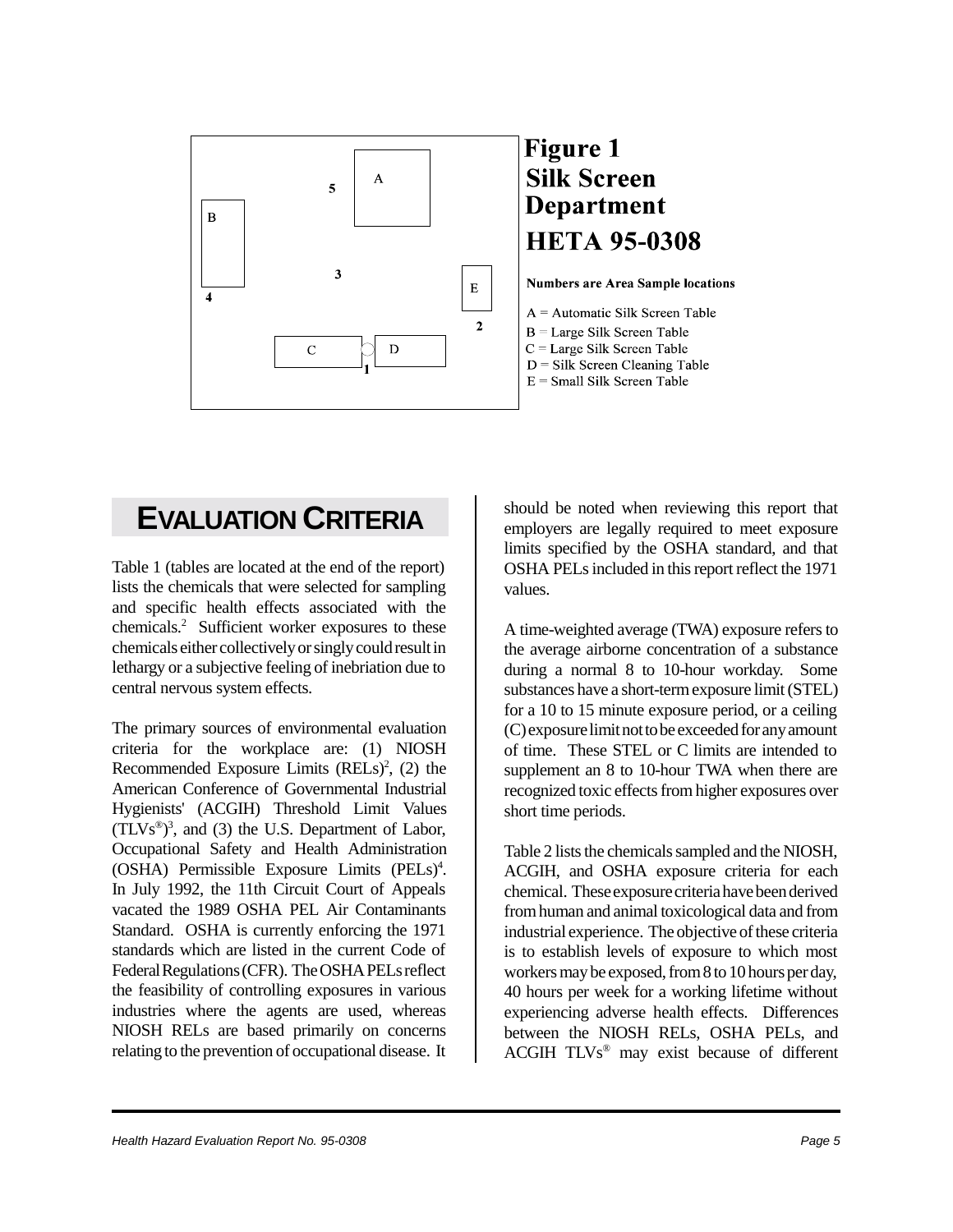philosophies and interpretations of technical information.

Not all workers will be protected from adverse health effects even though their exposures are maintained below these levels. A small percentage may experience adverse health effects because of individual susceptibility, a pre-existing medical condition, and/or a hypersensitivity (allergy). In addition, some hazardous substances may act in combination with other workplace exposures, the general environment, or with medications or personal habits of the worker to produce health effects even if the occupational exposures are controlled at the level set by the criterion. These combined effects are often not considered in the evaluation criteria. Some substances are absorbed by direct contact with the skin and mucous membranes, and thus potentially increase overall exposures. Finally, evaluation criteria may change over the years as new information on the toxic effects of an agent becomes available. A "skin" notation in Table 2 indicates significant absorption of the chemical may occur through the skin.

Effects of chemicals in a mixture may be additive if the chemicals produce similar health effects. In the case of chemicals in Table 2, the similar health effects are nervous system effects. A formula referenced in the ACGIH TLV® booklet<sup>3</sup> was used to determine if exposures to the ingredients of a mixture of chemical vapors resulted in an overexposure to the mixture as a whole. This formula returns a value of 1.0 if the  $TLV^{\circledast}$  for the mixture has been equaled, a value less than 1.0 if the TLV® has not been exceeded, and a value greater than 1.0 if the TLV® has been exceeded.<sup>5</sup> The exposure limits chosen to calculate the mixture TLV® were the lowest of the standards proposed by NIOSH, the ACGIH, and OSHA.

## **OBSERVATIONS**

During the March 27 and 28 NIOSH survey, all four screen printers wore N-DEX™ nitrile gloves, safety glasses, polymer aprons, and full-facepiece, Survivair® model 420010, powered air-purifying respirators (PAPR) fitted with three organic vapor cartridges (OVCs) while working. Under the protective equipment, the workers wore street clothes and shoes.

Immediately prior to silk screening, the screen printers actuated their PAPRs and the main ventilation system. The ventilation system remained on throughout the work shift. The screen printers produced a variety of signs in batches at the automatic silk screening table and at manual silk screening tables. The type, concentration, and duration of chemical exposures varied according to the proximity of the workers to specific inks, thinners, and solvents.

The following inks, thinners, and solvents were used during screen printing on March 27: 3M Brand Scotchlite 845 High Intensity Black Ink, 3M Brand 891 Thinner, Summit Brand K-24567 Engineering Grade Black Ink, Summit Brand K-14003 Thinner, Summit Brand 700 Black Ink, Summit Brand 41116 High Intensity Black Ink, Stoddard solvent, and xylene. On March 28, all of these inks, thinners, and solvents were used except the Summit Brand K-24567 Engineering Grade Black Ink.

On both days xylene or Stoddard solvent-soaked rags were used to dissolve and absorb ink from the screens during cleanup. The workers switched from the thin nitrile N-DEX gloves to a mid-forearm length nitrile rubber glove when handling solventsoaked rags.

On March 28, 1996, two screen printers reported the same feelings of lethargy and inebriation that all four of the screen printers reported during the September 6 and 7, 1995, NIOSH surveys. The workers associate the feelings of lethargy and inebriation with exposures to high-intensity inks.

The screen printers and an ODOT manager stated that workers decide when to replace respirator OVCs. There is no written schedule to help workers decide when to replace the OVCs.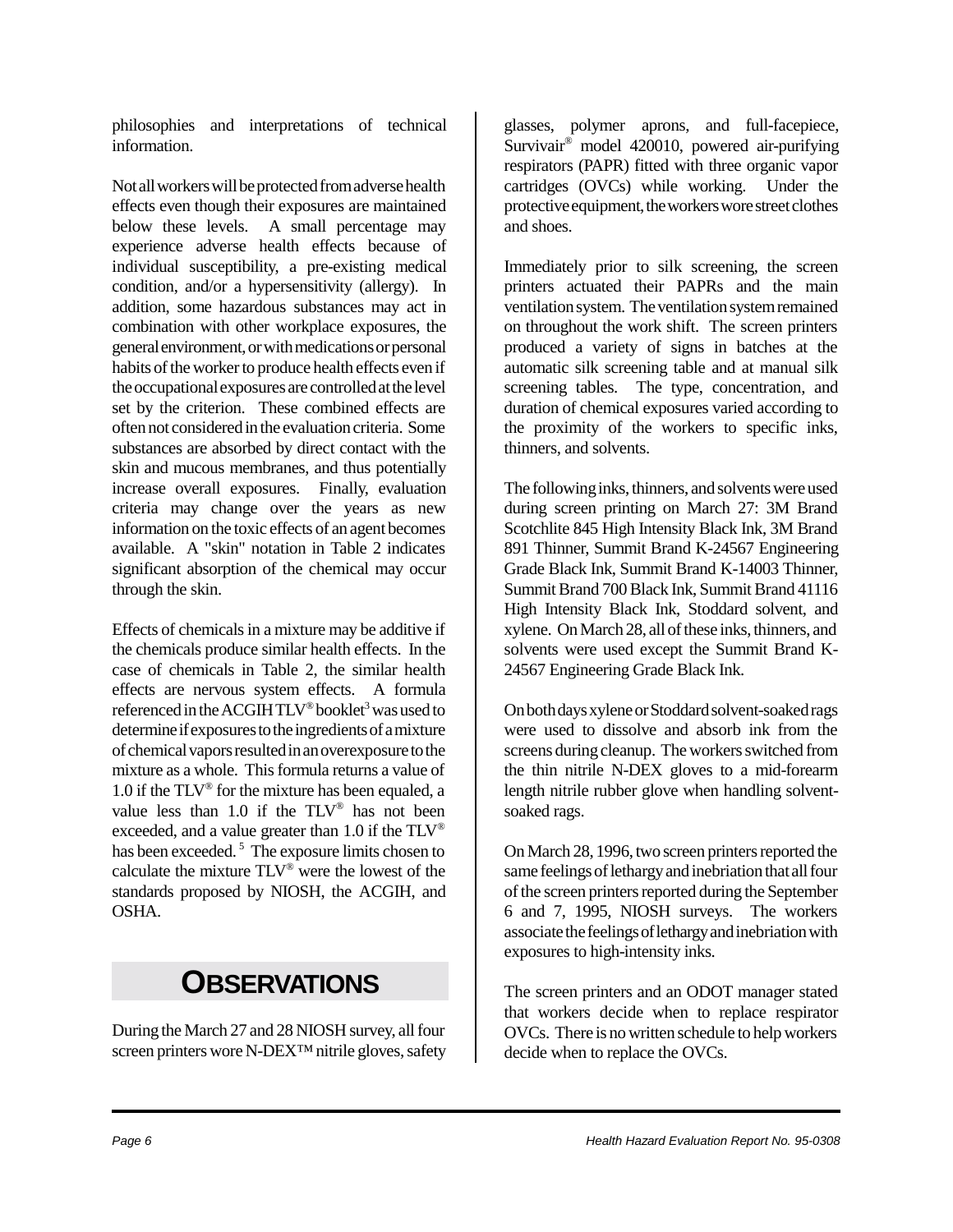Work practice and respiratory program recommendations that were listed in the recommendations section of the November 20, 1995, report were instituted by the time of the March 1996 visit. However, polyvinyl alcohol (PVA) gloves were not in use when handling screen cleaning solvents, and work clothing was not sealed in a container or plastic bag to prevent exposures to solvent vapors when returning the work clothing to worker residences.

## **RESULTS**

Results of the environmental air sampling are listed in Tables 3 through 8. Unless otherwise noted, concentrations are based on full-shift TWA exposures (in parts analyte per million parts air [ppm]). Minimum quantifiable concentrations (MQC) are noted in the tables in ppm with the exception of Stoddard solvent. Stoddard solvent concentrations are expressed in milligrams solvent per cubic meter of air  $(mg/m<sup>3</sup>)$  in order to compare exposures to Stoddard solvent exposure limits expressed in mg/m<sup>3</sup>. The MQC is based on the limit of quantification (LOQ), which is the smallest quantity of analyte that can be quantified with an acceptable level of precision. The MQCs are calculated by dividing each LOQ by the sampling volume of each sample.

Three chemicals were not detected (ND) during the course of all area and personal air sampling: npentane, 1,2-dichloroethylene, and toluene. Four chemicals were present below the sample MQC. The range of sample MQCs (in ppm) for these chemicals are: acetone;  $0.10$  to  $0.28$  ppm,  $1.1.1$ trichloroethane; 0.05 to 0.19 ppm, n-propyl acetate; 0.03 to 0.14 ppm, and methyl isobutyl ketone; 0.03 ppm.

## **Full-shift Area Samples**

Among five full-shift area samples collected on March 27, 2-ethoxyethyl acetate (2EGEEA), isophorone, and Stoddard solvent were detected above their respective MQCs (see Table 3). Concentrations of these chemicals did not exceed full-shift TWA exposure limits. The concentrations of 2EGEEA ranged from below the MQCs to 0.31 ppm; MQCs were 0.05 ppm. All five samples analyzed for isophorone and Stoddard solvent found concentrations above respective MQCs. Isophorone concentrations ranged from 0.23 to 0.38 ppm. Stoddard solvent concentrations ranged from 8.9 to  $13 \text{ mg/m}^3$ .

Among five full-shift area samples collected on March 28, 2EGEEA, isophorone, and Stoddard solvent were detected above the MQCs (see Table 4). The 2EGEEA sample concentrations ranged from ND to 0.11 ppm. Four of five samples contained isophorone, and five contained Stoddard solvent. No concentrations exceed full-shift TWA exposure limits. Isophorone concentrations ranged from ND to 0.26 ppm. Stoddard solvent concentrations ranged from 2.3 to 8.6 mg/m<sup>3</sup>.

## **Full-shift Personal Samples**

Among four full-shift personal samples collected on March 27, 2EGEEA, isophorone, and Stoddard solvent were detected above trace concentrations (see Table 5). Three of the four 2EGEEA concentrations (0.52, 0.78, and 0.87 ppm) exceeded the full-shift TWA NIOSH REL for 2EGEEA. All four samples contained isophorone and Stoddard solvent; no concentrations exceeded full-shift TWA exposure limits. Isophorone concentrations ranged from 0.53 to 0.66 ppm. Stoddard solvent concentrations ranged from 13 to 31 mg/m<sup>3</sup>.

One full-shift personal sample was collected on March 28. The sample contained 2EGEEA, isophorone, and Stoddard solvent above the MQCs (see Table 6). The 2EGEEA concentration (0.74 ppm) exceeded the full-shift TWA NIOSH REL for 2EGEEA. The isophorone concentration was 0.35 ppm. The Stoddard solvent concentration was 27  $mg/m<sup>3</sup>$ .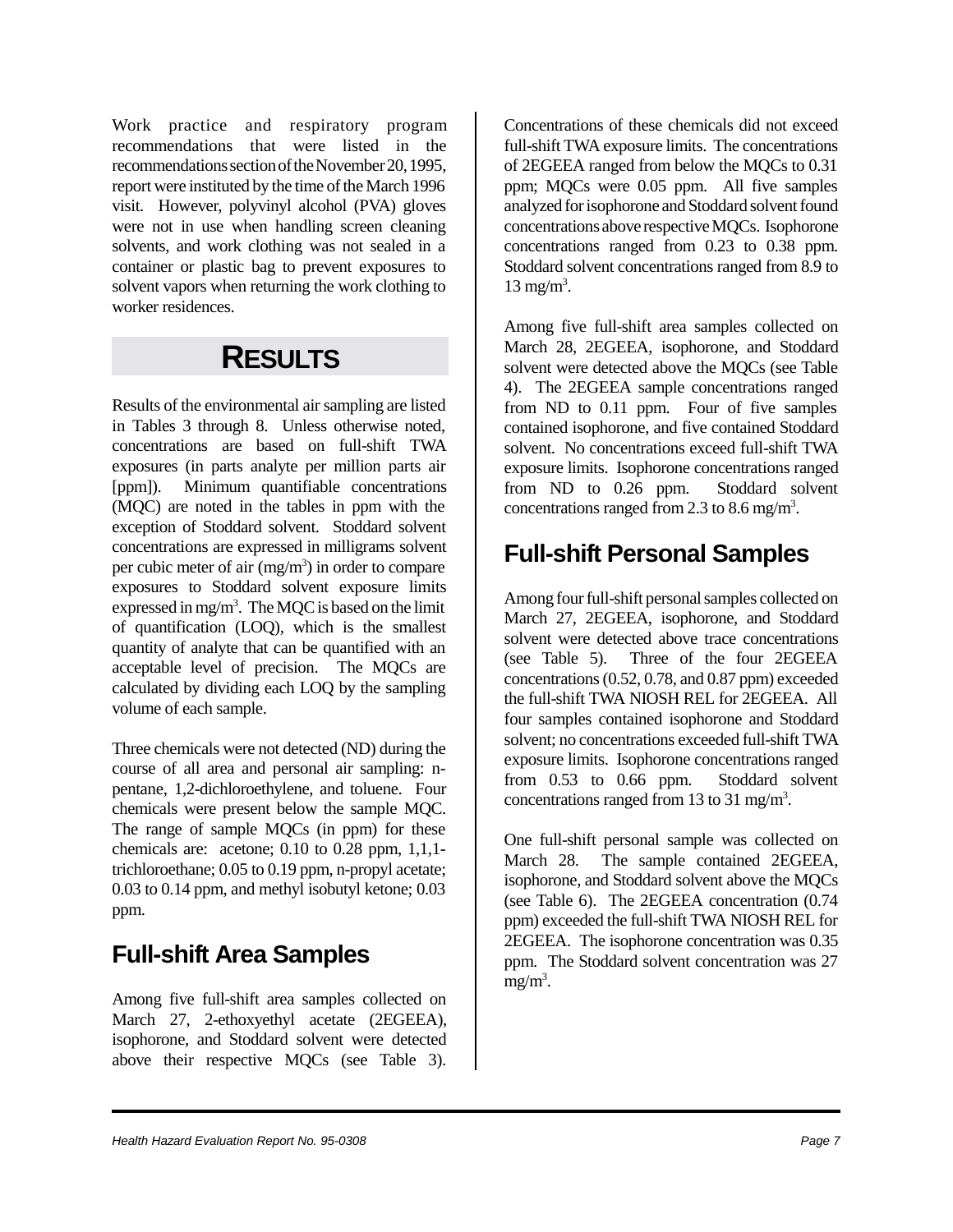## **Partial-shift Personal Samples**

Two partial-shift personal samples were collected on March 28. Methyl ethyl ketone (MEK), 2EGEEA, isophorone, and Stoddard solvent were detected above the MQCs (see Table 6). No concentrations exceeded full-shift TWA exposure limits. The MEK concentration above the MQC was 0.09 ppm. The 2EGEEA concentrations were 0.19 and 0.27 ppm. Isophorone concentrations were 0.51 and 0.77 ppm. Stoddard solvent concentrations were 22 and 23  $mg/m<sup>3</sup>$ .

Seven partial-shift personal samples were collected on March 27. The duration of these samples was limited to approximately 15 minutes for comparison of concentrations to 15-minute STELs or 15-minute TWA C exposure limits. Isophorone and Stoddard solvent were detected above MQCs; neither exceeded TWA STEL or C exposure limits (see Table 7). Isophorone concentrations ranged from ND to 1.2 ppm. Stoddard solvent concentrations ranged from below the MQCs to  $26 \text{ mg/m}^3$ .

Two partial-shift, task-length samples were collected on March 28. Only isophorone was detected (0.64 and 0.90 ppm) above the MQCs; full-shift TWA exposure limits were not exceeded (see Table 8).

## **Mixture Calculations**

As mentioned in the Evaluation Criteria section, the TLV® for the mixture of chemical concentrations above the MQCs was calculated (see Tables 3 through 8).

Three full-shift personal samples collected on March 27 detected mixture concentrations that exceeded the limit of 1.0 (1.2, 1.8, and 2.0) (Table 5). One fullshift personal sample collected on March 28 indicated a mixture TLV® of 1.7 (Table 6).

## **DISCUSSION**

The chemical 2EGEEA (a glycol ether) was present in occupationally significant concentrations. Four of five personal samples measured 2EGEEA concentrations which exceed the 2EGEEA full-shift TWA NIOSH REL of 0.5 ppm (see sample #'s 1, 4, and 3 in Table 5 and sample # 18 in Table 6).

Historically, ACGIH TLVs® for 2EGEEA have been reduced from 100 ppm to 5 ppm as a result of toxicity studies in the 1980's that linked 2 ethoxyethanol (2EE) and 2-methoxyethanol (2ME) to reproductive effects. These reproductive effects were also associated with 2EGEEA since the acetate of 2EGEEA is hydrolyzed in the body, yielding 2EE. The OSHA PEL for 2EGEEA, 100 ppm, has not changed, nor was change proposed during the 1989 OSHA rulemaking on air contaminant PELs.<sup>6</sup>

In 1983, NIOSH urged employers to reduce exposures to 2ME and 2EE to the lowest extent feasible, and extended this reduction to structurally related glycol ethers such as 2EGEEA.<sup>7</sup> Later toxicity studies of 2ME, 2EE, and structurally related glycol ethers resulted in NIOSH RELs of 0.5 ppm for both 2EGEEA and 2EE.<sup>7</sup>

The subchronic inhalation of 600 ppm of 2EGEEA by dogs after 120 seven hour exposures resulted in a small increase in sulfobromophthalein retention, which suggests liver injury. In addition, the dogs experienced eye and nasal passage irritation. Liquid 2EGEEA can be absorbed through the skin; however, the lethal dose in the rabbit was found to be relatively large. Approximately equal degrees of testicular atrophy have been reported by oral administration of 2EE and its acetate ester, 2EGEEA.6 Since the acetate of 2EGEEA is hydrolyzed in the body to 2EE, reproductive effects associated with 2EE may occur from 2EGEEA exposure. Effects of 2EE exposure include embryonic deaths and fetal abnormalities in females, and testicular atrophy in males. However, these effects were elicited in animals after administration of 2EE by mouth or injected under the skin.7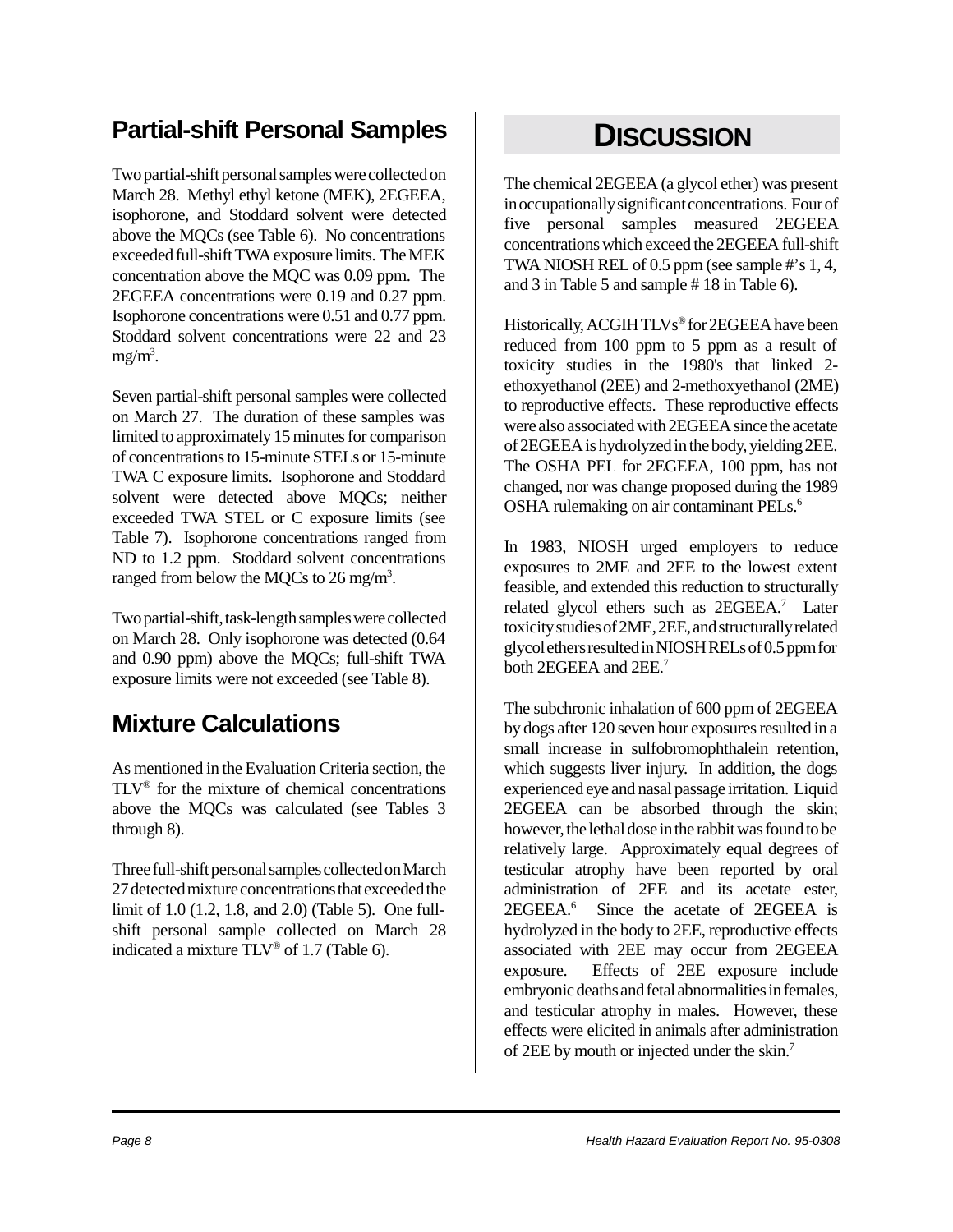Human reproductive effects from inhalation of 2EE include significant increases in the rate of birth defects among female enamelers compared with controls at an enameling plant. The concentrations of 2EE were characterized as "low." There was no difference in the incidence of gynecological disorders between enamelers and administrative workers, but these disorders were 2.6 to 9.4 times the incidence rate found in other comparison groups.<sup>7</sup> The ACGIH reports no records of adverse worker health effects from 2EGEEA exposure; likely because its "vapors are objectionable at concentrations necessary to cause adverse effects."6

Concentrations of 2EGEEA that are close to the REL, as measured in the silk screening department, are not likely to be associated with overt central nervous system effects.

## **Chemical Mixtures**

Environmental sampling performed during March 27 and 28 indicates that concentrations of 2EGEEA in particular, as well as MEK, isophorone and Stoddard solvent contributed to mixture TLV® values which exceeded the limit (1.0) for a mixture of these chemicals.

The mixture  $TLV$ <sup>®</sup> is based on combined or additive effects. The common health effect of MEK, 2EGEEA, isophorone, and Stoddard solvent of interest in contributing to feeling of inebriation is the additive or combined nervous system effect.

Concentrations of MEK, isophorone, and Stoddard solvent, when combined in the mixture TLV® equation, do not come close to exceeding the mixture TLV<sup>®</sup>. The mixtures exceed the 1.0 TLV  $\degree$  only when 2EGEEA concentrations are added to the mixture equations. *Based on the large contribution of the 2EGEEA concentrations to the mixture TLVs®, and toxicological data that indicates 2EGEEA does not produce central nervous system effects at the 2EGEEA concentrations measured,* the mixture TLV® values that exceed the limit of 1.0 are not likely to produce a feeling of inebriation or lethargy. This conclusion is based on the assumption that the

sampled components act additively in eliciting health effects, rather than synergistically, or by some other mechanism.

This environmental assessment only indicates that there was no obvious explanation for the feeling of inebriation and lethargy, based on sampling a few chemicals with exposure limits. A majority of the chemicals to which silk screeners are exposed do not have exposure limits, therefore the effects of exposures to the mixture of chemical vapors as a whole are virtually impossible to completely assess.

## **Worker Lethargy**

Silk screening does not appear to be physically demanding. However, it is perceptually demanding in that screen printers must maintain care and concentration to properly prepare and align the sign blanks, print signs, and remove and stack printed signs. A lack of concentration and care in any of these repetitive activities can result in poor ink adhesion, poor image transfer, or damage to a freshly printed image.

Silk screening tasks require repetitive, monotonous motions which require a constant state of alertness. Setup, printing, and cleaning activities do not deviate a great deal from day to day. Silk screening requires hundreds of repetitions of the same movements throughout the course of a work shift. The monotony of these activities are complimented by isolation of the worker by respirator use that interferes with speech, and background noise from the ventilation system which interferes with hearing.

Studies have demonstrated that prolonged repetitive work that is not very difficult, yet does not allow the operator to think about other things may give rise to boredom. Some industrial conditions make boredom more likely: brief cycles of operations, few bodily movements, dimly lit or warm work rooms, and solitary work without contacts with other workers. Boredom may contribute to stress, weariness, lethargy, and diminished alertness in light effort and perceptually demanding work.<sup>8,9</sup>

Personal factors have a role in the ability of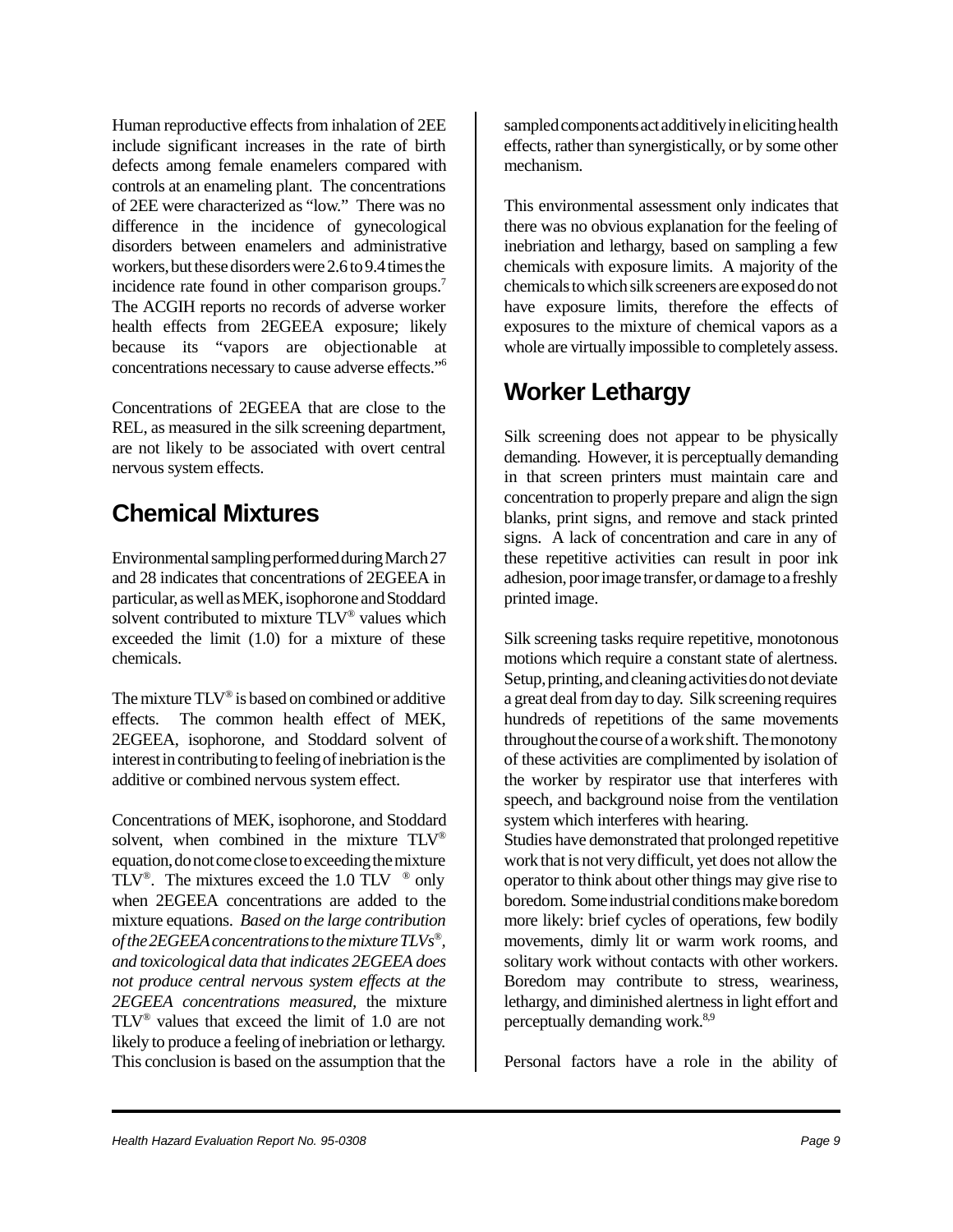individuals to withstand boredom. Boredom is more likely to affect:<sup>8,9</sup>

- Workers in a state of fatigue
- Not adapted night workers
- Workers with low motivation and little interest
- Workers with a high level of ability, knowledge, or education
- Keen workers, who are eager for a demanding job

Boredom is less likely for:<sup>8,9</sup>

- Workers who are fresh and alert
- Workers who are still learning
- $\bullet$  Workers who are content with a job because it suits their abilities

## **CONCLUSIONS**

Based on air sampling data, the maximum TWA concentration of 2EGEEA measured in the breathing zones of screen printers was 0.87 ppm (see Table 5), roughly 1.7 times the NIOSH REL of 0.5 ppm. This exposure level can plausibly result in reproductive health effects, but is not likely to produce nervous system effects resulting in feelings of inebriation and lethargy. If properly maintained, the fullfacepiece PAPRs worn by the screen printers provide adequate protection for up to 50 times the NIOSH REL for 2EGEEA.

According to the NIOSH respirator decision logic, respirators are the least desired means of controlling workplace exposures to chemicals because they can be unreliable, require worker cooperation, and can result in adverse physiological effects.<sup>10</sup> Screen printers expressed dissatisfaction with respirators due to the effect of environmental heat on respirator comfort.

Currently, no ODOT silk screening department guidelines address the storage and maintenance of respirator masks and OVCs. Currently no program is in place to monitor worker exposure and exposure

controls.

The ODOT plans to install a local exhaust ventilation system which will likely result in lowered concentrations of chemicals such that the need for respiratory protection will be greatly reduced or eliminated. This practice is in accordance with 29 CFR 1910.1000, which states that compliance with air contaminants exposure standards should be achieved first by administrative or engineering controls whenever feasible.

Based on air sampling data, mixed concentrations of 2EGEEA, isophorone, Stoddard solvent, and MEK can combine to exceed an effective exposure limit for the mixture. However, the additive effect of exposures to the sampled mixture of individual chemicals, each with nervous system and other health effects, cannot explain the feelings of lethargy and inebriation experienced by screen printers. However, the air sampling data cannot rule out the possibility that the mixture of sampled and unsampled chemicals could have contributed to feelings of inebriation and lethargy.

Repetitive, monotonous tasks associated with silk screening could also be the primary contributing cause of lethargy.<sup>8,9</sup>

## **RECOMMENDATIONS**

The ODOT should install a newly designed local exhaust ventilation system which will control worker exposures to vapors emitted from processes associated with manufacturing silkscreened signs.

The ODOT should institute methods to identify materials (chemical ingredients of inks and thinners, for example) and physical agents (heat, for example) that may result in adverse health effects. These methods can include a combined approach of employee exposure assessment and monitoring and hazard identification by examining the use of new, existing, and modified materials or processes.

The ODOT should perform facility inspections and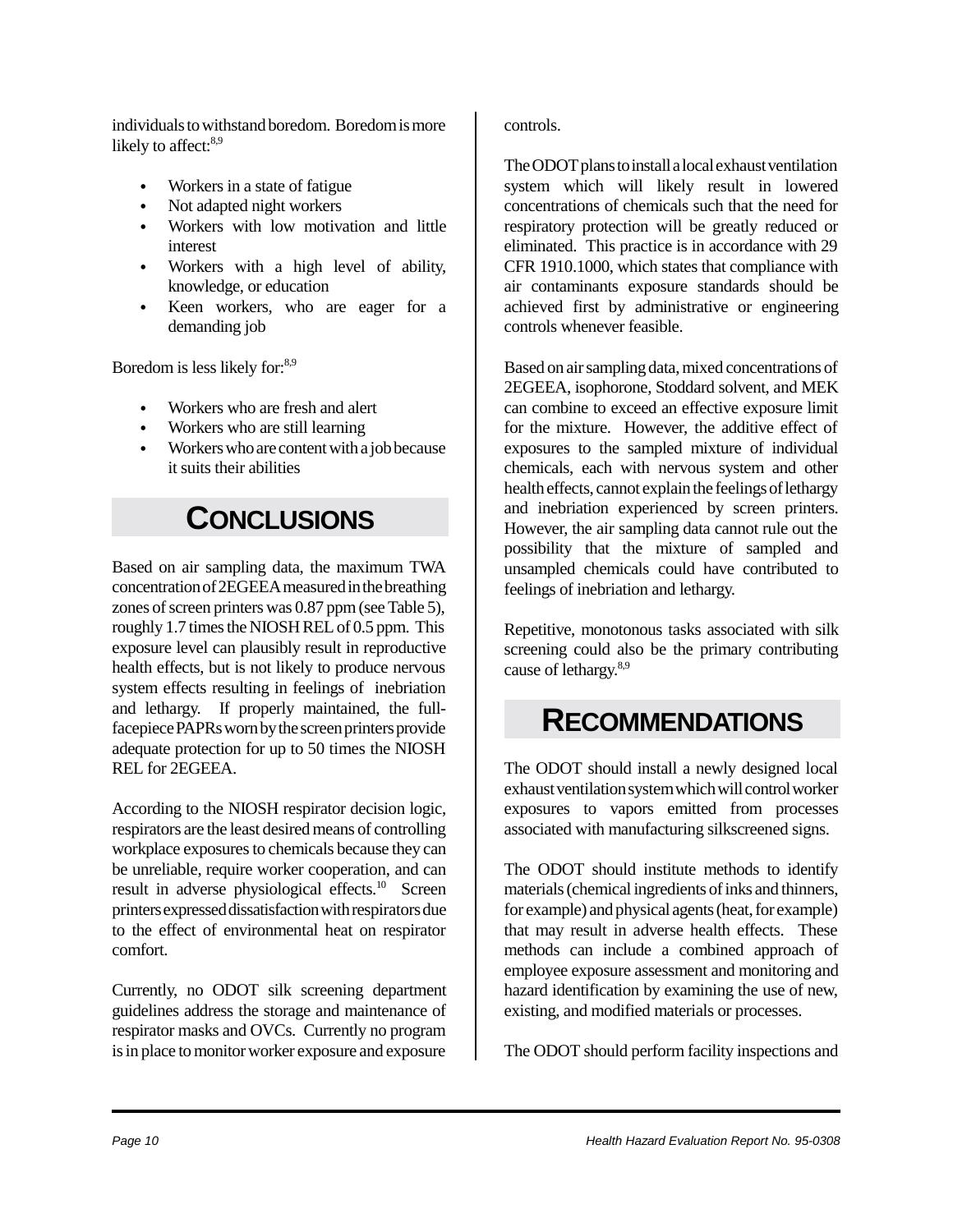develop maintenance programs to assess methods used to control employee exposures (for example, ventilation systems and respirators).

Until local exhaust ventilation is installed, the use of respirators should continue. As a general rule, a PAPR equipped with a full-facepiece and OVCs provides protection from concentrations of 2EGEEA up to 50 times the NIOSH REL. Other practical options for respiratory protection include: an OVC equipped PAPR with a loose-fitting hood or helmet (protection up to 25 times the 2EGEEA REL); an OVC equipped full-facepiece respirator (protection up to 50 times the 2EGEEA REL); and an OVC equipped half-mask respirator (protection up to 10 times the 2EGEEA REL). If eye irritation results from exposures to solvent vapors, a full-facepiece respirator is recommended.10

The ODOT should devise a written respirator maintenance program based on recommendations in the NIOSH Guide to Industrial Respiratory Protection and the NIOSH Guide to the Selection and Use of Particulate Respirators Certified under 42 CFR 84.

Workers and management at ODOT must maintain adequate protection from vapors and gases by replacing air-purifying OVCs on a regular basis. The NIOSH Respirator Decision Logic contained in the NIOSH Guide to Industrial Respiratory Protection encourages employers to use caution when relying on air-purifying sorbent respirator cartridges. Currently, no general service life information is available for air-purifying OVCs used for protection against essentially all gases and vapors. Employers should possess valid and reliable estimates of service lives for all OVCs used in the respiratory protection program. Service life test data should be representative of all conditions of intended use that can be reasonably anticipated. Factors known to affect the service lives of OVCs include, but are not limited to, the make and model of OVC, air concentrations of contaminants, and relative humidity. When appropriate service life data are available, any reliance on the data should be undertaken with caution and with recognition of the limitations and uncertainties of the information. It is

recommended that ODOT consult with the OVC manufacturer in order to obtain OVC service life data and advice in developing a schedule for replacing the OVCs on a regular basis.<sup>10</sup>

Boredom may contribute to the lethargy experienced by screen printers. The following two principles of job design should be applied to silk screening tasks to determine if the principles have an effect on reducing feelings of lethargy experienced among screen printers. The principles are:

- $\#$  make tasks easier to do by:<sup>8,9</sup>
	- ' reducing environmental fatigue enhancers, such as:
		- highly repetitive, monotonous tasks
		- isolation of the worker
		- awkward posture requirements
		- high heat and humidity
		- high noise levels
		- $\bullet$  glare
		- nonadjustable workplaces
- $\#$  vary the tasks by:<sup>8,9</sup>
	- ' alternating physically demanding tasks with perceptually demanding tasks where possible
	- alternating perceptually demanding tasks with ones having lower demands
	- alternating long-cycle tasks with shorter cycle ones, even for short periods
	- ' rotating tasks among workers
	- ' providing a break schedule every half-hour (by rotation or some other means) for people doing continuous tasks

## **REFERENCES**

1. NIOSH [1994]. Eller PM, ed. Draft: NIOSH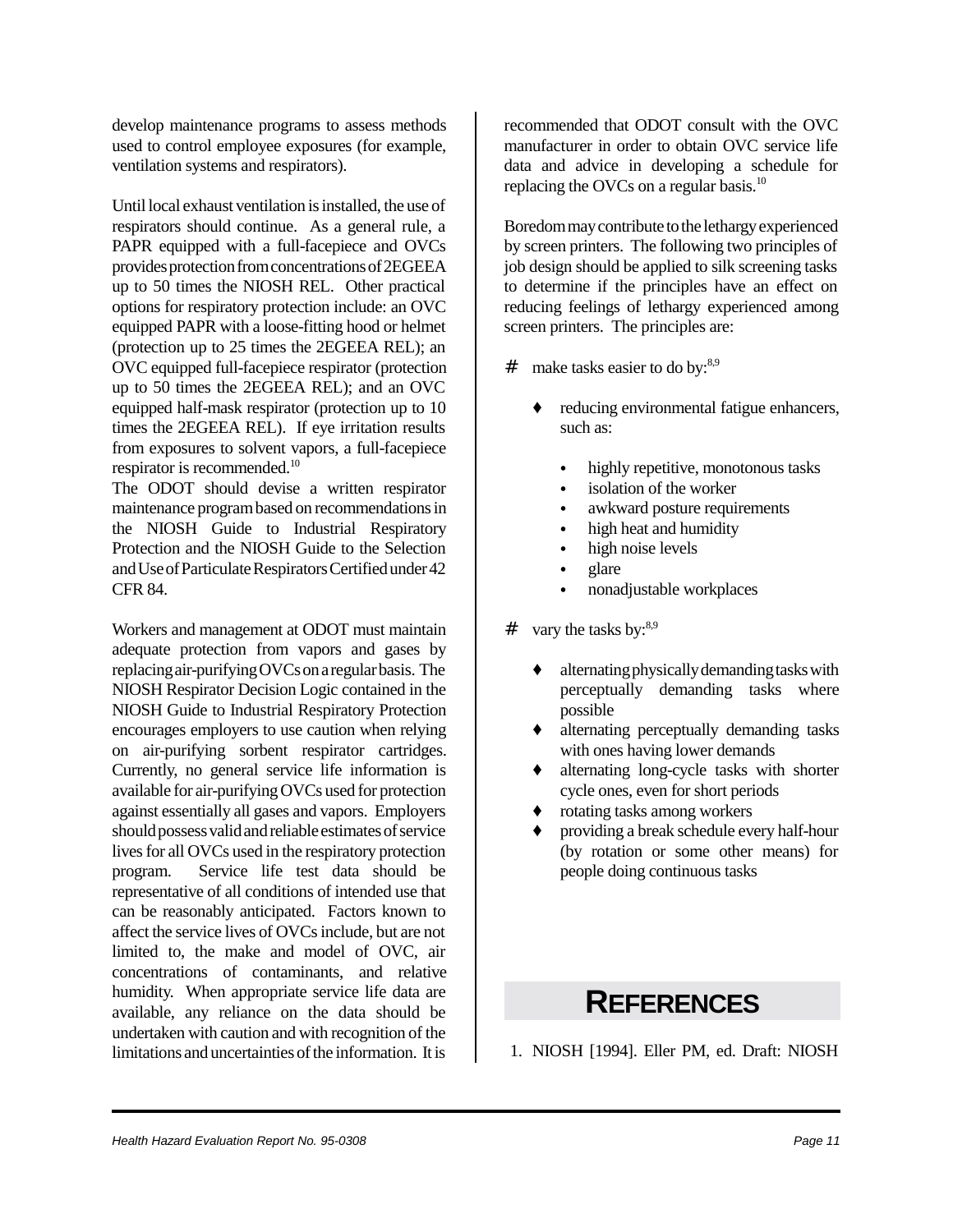manual of analytical methods. 4th ed. supplement. Cincinnati, OH: U.S. Department of Health and Human Services, Public Health Service, Centers for Disease Control and Prevention, National Institute for Occupational Safety and Health, DHHS (NIOSH) Publication No. 94-113.

2. NIOSH [1992]. Recommendations for occupational safety and health: compendium of policy documents and statements. Cincinnati, OH: U.S. Department of Health and Human Services, Public Health Service, Centers for Disease Control, National Institute for Occupational Safety and Health, DHHS (NIOSH) Publication No. 92-100.

3. ACGIH [1995]. 1995-1996 Threshold limit values for chemical substances and physical agents and biological exposure indices. Cincinnati, OH: American Conference of Governmental Industrial Hygienists.

4. CFR [1994]. 29 CFR 1910.1000. Washington, DC: U.S. Government Printing Office, Federal Register.

5. ACGIH [1992]. Industrial ventilation; a manual of recommended practice. 21st ed. Cincinnati, OH: American Conference of Governmental Industrial Hygienists, Inc.

6. ACGIH [1991]. Documentation of the threshold limit values and biological exposure indices. 6th ed. Cincinnati, OH: American Conference of Governmental Industrial Hygienists.

7. NIOSH [1983]. Current Intelligence Bulletin 39: glycol ethers; 2-methoxyethanol and 2 ethoxyethanol. Cincinnati, OH: U.S. Department of Health and Human Services, Public Health Service, Centers for Disease Control, National Institute for Occupational Safety and Health, DHHS (NIOSH) Publication No. 83-112.

8. Rogers SH [1986]. Ergonomic design for people at work. Vol. 2. New York, NY: Van Nostrand Reinhold Company, pp. 222 - 227.

9. Grandjean E [1980]. Fitting the task to the man. 4th ed. Bristol, PA: Taylor & Francis Inc., pp. 187 - 194.

10. NIOSH [1987]. NIOSH respirator decision logic. Cincinnati, OH: U.S. Department of Health and Human Services, Public Health Service, Centers for Disease Control, National Institute for Occupational Safety and Health, DHHS (NIOSH) Publication No. 87-108.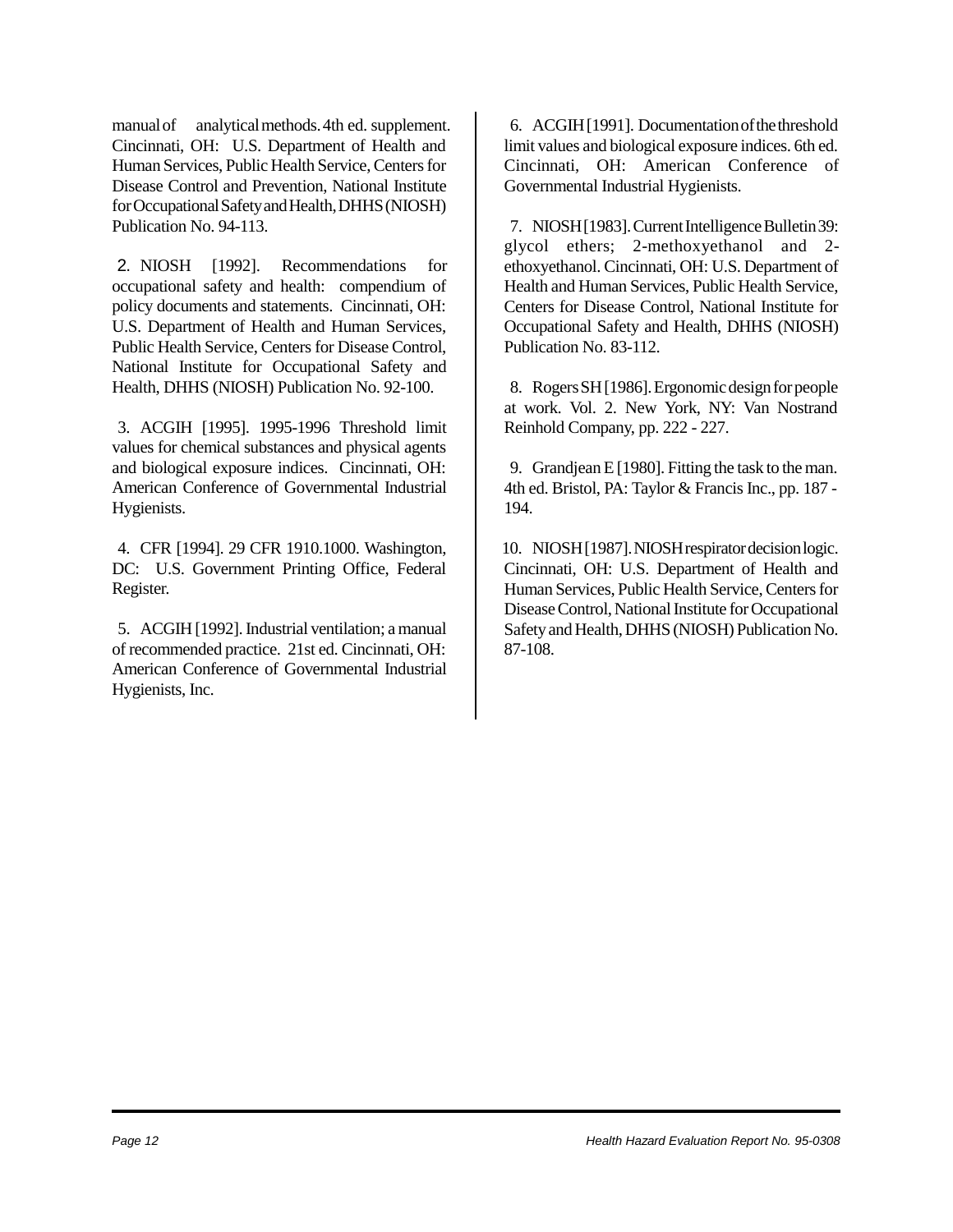### Chemicals Selected for Sampling and Health Effects Associated with the Chemicals March 27 and 28, 1996

### Ohio Department of Transportation, Columbus, Ohio HETA 95-0308

| Chemical                                                                                                | Health Effect <sup>1</sup>                                                                   |
|---------------------------------------------------------------------------------------------------------|----------------------------------------------------------------------------------------------|
| acetone<br>Class: ketones                                                                               | Narcosis; Central Nervous System (CNS)<br>depression; eye, nose, throat, and skin irritation |
| 1,2- dichloroethylene                                                                                   | Narcotic effects, mucous membrane irritation                                                 |
| ethylene glycol monoethyl ether<br>acetate (2-ethoxyethyl acetate or<br>2EGEEA)<br>Class: glycol ethers | Reproductive and developmental effects; blood, CNS,<br>and hematopoietic system effects      |
| isophorone<br>Class: ketones                                                                            | Irritation; liver, kidney, and nervous system effects                                        |
| methyl ethyl ketone<br>(2-butanone)<br>Class: ketones                                                   | Irritation; liver, kidney, and nervous system effects                                        |
| methyl isobutyl ketone<br>(hexone)<br>Class: ketones                                                    | Irritation; liver, kidney, and nervous system effects                                        |
| n-pentane<br>Class: alkane                                                                              | Skin and nervous system effects                                                              |
| n-propyl acetate                                                                                        | Conjunctival and upper respiratory irritation; narcosis<br>in animals                        |
| Stoddard solvent<br>Class: refined petroleum solvents                                                   | Eye, nose, and throat irritation; dermatitis, nervous<br>system effects                      |
| toluene                                                                                                 | <b>CNS</b> depression                                                                        |
| 1,1,1-trichloroethane<br>(methyl chloroform)<br>Class: chloroethanes                                    | CNS, liver, and cardiovascular effects                                                       |

1 = NIOSH [1992]. Recommendations for occupational safety and health: compendium of policy documents and statements.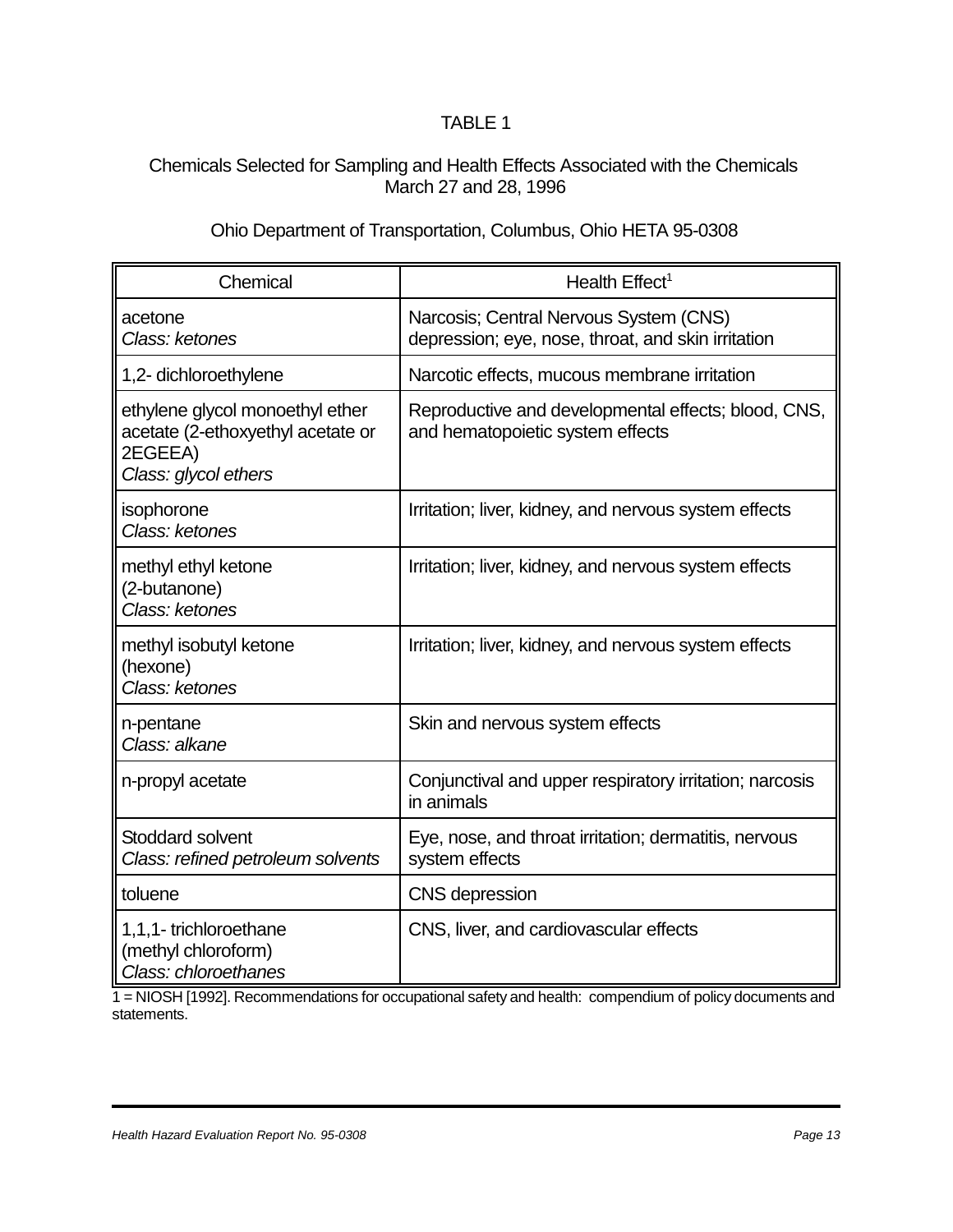### Chemicals Sampled and Occupational Exposure Limits March 27 and 28, 1996

### Ohio Department of Transportation, Columbus, Ohio HETA 95-0308

| Chemical                          | <b>Occupational Exposure Limits</b><br>(ppm unless designated in milligrams per cubic meter, mg/m <sup>3</sup> ) |                                                                            |                                                              |  |  |  |  |  |  |  |
|-----------------------------------|------------------------------------------------------------------------------------------------------------------|----------------------------------------------------------------------------|--------------------------------------------------------------|--|--|--|--|--|--|--|
|                                   | NIOSH REL <sup>1</sup>                                                                                           | ACGIH TLV <sup>®2</sup>                                                    | OSHA PEL <sup>3</sup>                                        |  |  |  |  |  |  |  |
| acetone                           | 250-TWA                                                                                                          | 750-TWA<br>1000-STEL<br>500-TWA <sup>4</sup><br>750-STEL <sup>4</sup>      | 1000-TWA                                                     |  |  |  |  |  |  |  |
| 1,2-dichloroethylene              | 200-TWA                                                                                                          | 200-TWA                                                                    | 200-TWA                                                      |  |  |  |  |  |  |  |
| 2-ethoxyethyl acetate<br>(2EGEEA) | 0.5-TWA <sup>skin</sup>                                                                                          | 5-TWA <sup>skin</sup>                                                      | 100-TWA <sup>skin</sup>                                      |  |  |  |  |  |  |  |
| isophorone                        | 4-TWA                                                                                                            | $5-C$                                                                      | 25-TWA                                                       |  |  |  |  |  |  |  |
| methyl ethyl ketone               | 200-TWA<br>300-STEL                                                                                              | 200-TWA<br>300-STEL                                                        | 200-TWA                                                      |  |  |  |  |  |  |  |
| methyl isobutyl ketone            | 50-TWA<br>75-STEL                                                                                                | 50-TWA<br>75-STEL                                                          | 100-TWA                                                      |  |  |  |  |  |  |  |
| n-pentane                         | 120-TWA<br>610-STEL                                                                                              | 600-TWA<br><b>750-STEL</b><br>600-TWA <sup>4</sup><br>NO STEL <sup>4</sup> | 1000-TWA                                                     |  |  |  |  |  |  |  |
| n-propyl acetate                  | 200-TWA<br>250-STEL                                                                                              | 200-TWA<br>250-STEL                                                        | 200-TWA                                                      |  |  |  |  |  |  |  |
| Stoddard solvent                  | 350 mg/m <sup>3</sup> -TWA<br>1800 mg/m <sup>3</sup> -STEL                                                       | 525 mg/m <sup>3</sup> -TWA                                                 | 2900 mg/m <sup>3</sup> -TWA                                  |  |  |  |  |  |  |  |
| toluene                           | 100-TWA<br><b>150-STEL</b>                                                                                       | 50-TWA <sup>skin</sup>                                                     | 200-TWA<br>300-C<br>500-10 min. STEL<br><b>ABOVE CEILING</b> |  |  |  |  |  |  |  |
| 1,1,1-trichloroethane             | 350-C                                                                                                            | 350-TWA<br>450-STEL                                                        | 350-TWA                                                      |  |  |  |  |  |  |  |

1 = NIOSH Recommended Exposure Limit

2 = ACGIH Threshold Limit Value

3 = OSHA Permissible Exposure Limit <sub>®</sub><br>4 = Proposed changes to existing TLVs <sup>®</sup> as noted in the ACGIH Notice of Intended Changes for 1996-1997 skin = significant absorption of the chemical may occur through the skin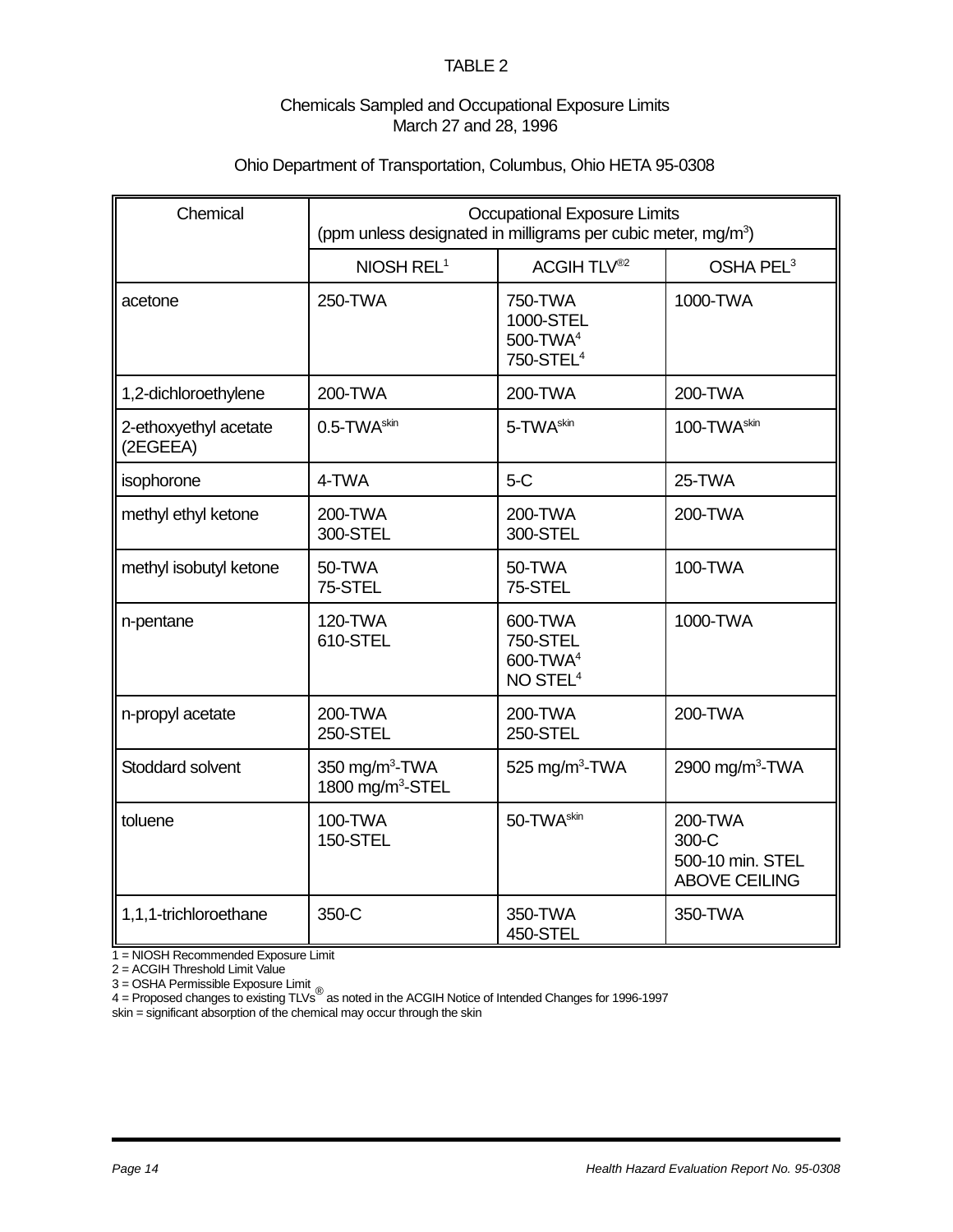### Area Sample Full-Shift Time-Weighted Average (TWA) Concentrations for Comparison to Full-Shift Occupational Exposure Standards March 27, 1996

### Ohio Department of Transportation, Columbus, Ohio HETA 95-0308

| Location # (see Figure 1) /<br>Chemicals in use within proximity of                                                                                                                                                 | <b>Sampling Period</b>     | Sample<br>Number | Sample<br>Volume |                                                |                  | <b>TWA Concentration</b> |            |                                             |            | <b>Effective Exposure</b><br>for Mixture <sup>1</sup> |
|---------------------------------------------------------------------------------------------------------------------------------------------------------------------------------------------------------------------|----------------------------|------------------|------------------|------------------------------------------------|------------------|--------------------------|------------|---------------------------------------------|------------|-------------------------------------------------------|
| sample                                                                                                                                                                                                              |                            |                  | (liters)         | 2EGEEA <sup>2</sup><br>(ppm)                   | MQC <sup>3</sup> | isophorone<br>(ppm)      | <b>MQC</b> | Stoddard<br>solvent<br>(mg/m <sup>3</sup> ) | <b>MQC</b> | Quantifiable<br>Chemicals $4$                         |
| #1 / 3M Scotchlite 845 HI Black Ink.<br>3M 891 Thinner, xylene                                                                                                                                                      | 0845 - 1155<br>1237 - 1426 | 10               | 60               | 0.31                                           | 0.05             | 0.23                     | 0.02       | 8.9                                         | 1.3        | 0.69                                                  |
| #2 / Summit 700 Black Ink, Summit<br>K-14003 Thinner, Stoddard solvent                                                                                                                                              | 0846-1155<br>1237 - 1426   | 9                | 60               | 0.27                                           | 0.05             | 0.27                     | 0.02       | 9.8                                         | 1.3        | 0.64                                                  |
| #3 / 3M Scotchlite 845 HI Black Ink.<br>3M 891 Thinner, xylene, Summit<br>41116 HI Black Ink, Summit K-<br>14003 Thinner, Summit 24567<br>Engineering Grade Black Ink,<br>Summit 700 Black Ink, Stoddard<br>solvent | 0848 - 1155<br>1237 - 1426 | 8                | 59               | $(0.02)^5$                                     | 0.05             | 0.35                     | 0.02       | 13                                          | 1.3        | 0.12                                                  |
| #4 / No active silk screening in area                                                                                                                                                                               | 0851 - 1155<br>1237 - 1426 | 6                | 59               | (0.02)                                         | 0.05             | 0.32                     | 0.02       | 12                                          | 1.3        | 0.11                                                  |
| #5 / 3M Scotchlite 846 HI Black Ink,<br>3M 891 Thinner, xylene                                                                                                                                                      | 0849 - 1155<br>1237 - 1426 | $\overline{7}$   | 59               | (0.02)                                         | 0.05             | 0.38                     | 0.02       | 13                                          | 1.3        | 0.13                                                  |
|                                                                                                                                                                                                                     |                            |                  |                  | Full-Shift TWA Occupational Exposure Standards |                  |                          |            |                                             |            |                                                       |
| <b>NIOSH REL</b>                                                                                                                                                                                                    |                            |                  |                  | $0.5 - TWA$                                    |                  | 4-TWA                    |            | 350 - TWA                                   |            |                                                       |
| ACGIH TLV®                                                                                                                                                                                                          |                            |                  |                  | 5.0 - TWA                                      |                  | none                     |            | 525 - TWA                                   |            |                                                       |
| <b>OSHA PEL</b>                                                                                                                                                                                                     |                            |                  |                  | 100 - TWA                                      |                  | 25 - TWA                 |            | 2900 -<br><b>TWA</b>                        |            |                                                       |

1 = See discussion in the Evaluation Criteria section.

2 = 2-ethoxyethyl acetate

3 = Minimum Quantifiable Concentration

4 = Effective exposure based only on chemicals present above the MQC.

 $5 = ( )$  Concentration is below the MQC.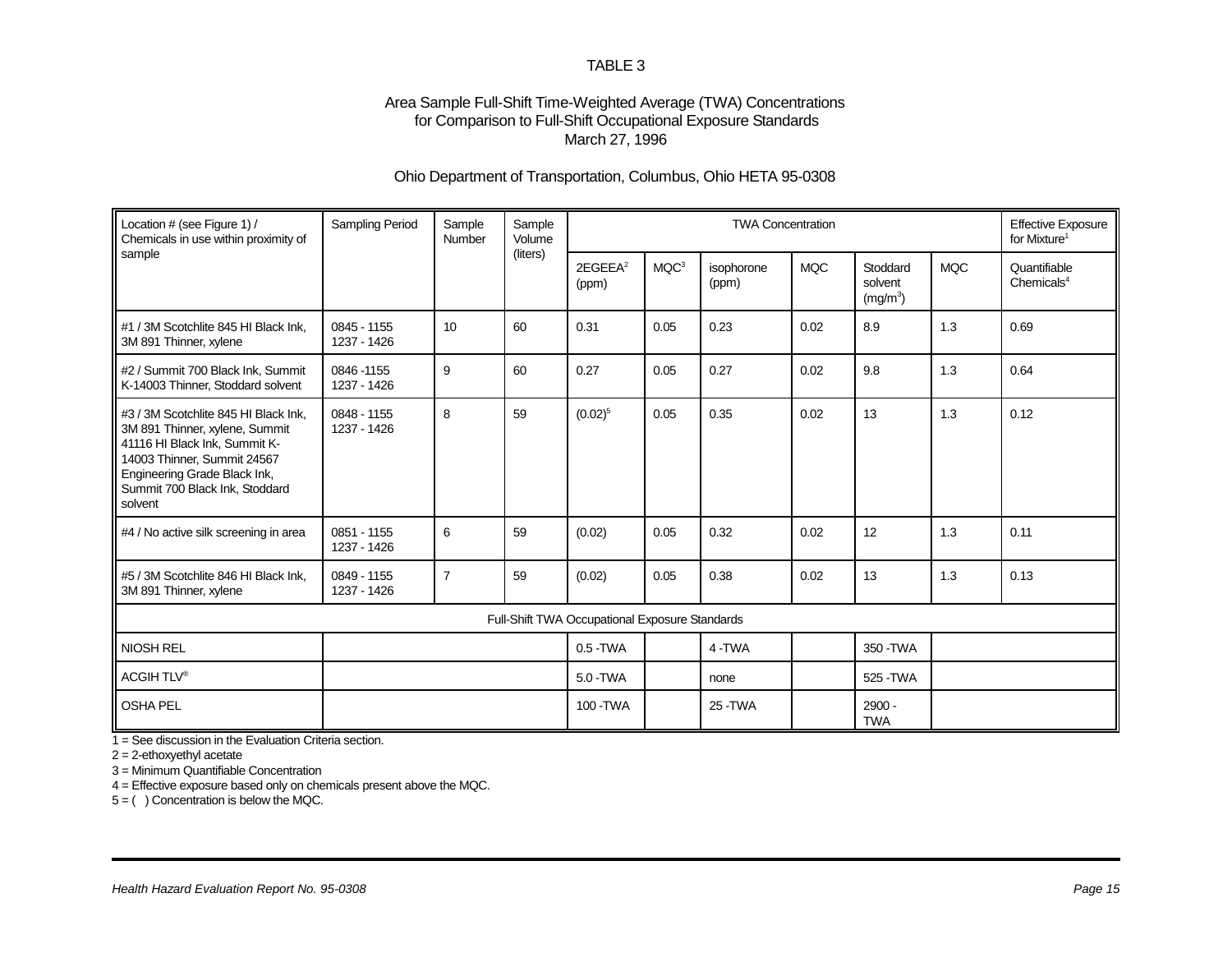#### TABLE 4 Area Sample Full-Shift Time-Weighted Average (TWA) Concentrations for Comparison to Full-Shift Occupational Exposure Standards March 28, 1996 Ohio Department of Transportation, Columbus, Ohio HETA 95-0308

| Location # (see Figure 1) / Chemicals in<br>use within proximity of sample                                                                                      | Sampling<br>Period         | Sample<br>Number | Sample<br>Volume<br>(liters) | Effective<br><b>TWA Concentration</b><br>Exposure for<br>Mixture <sup>1</sup> |                  |                     |            |                                             |            |                                        |
|-----------------------------------------------------------------------------------------------------------------------------------------------------------------|----------------------------|------------------|------------------------------|-------------------------------------------------------------------------------|------------------|---------------------|------------|---------------------------------------------|------------|----------------------------------------|
|                                                                                                                                                                 |                            |                  |                              | 2EGEEA <sup>2</sup><br>(ppm)                                                  | MQC <sup>3</sup> | isophorone<br>(ppm) | <b>MQC</b> | Stoddard<br>solvent<br>(mg/m <sup>3</sup> ) | <b>MQC</b> | Quantifiable<br>Chemicals <sup>4</sup> |
| #1 / 3M Scotchlite 845 HI Black Ink, 3M<br>891 Thinner, xylene, Summit 700 Black<br>Ink, Summit K-14003 Thinner, Stoddard<br>solvent                            | 1120 - 1144<br>1330 - 1517 | 16               | 26                           | ND <sup>5</sup>                                                               | 0.11             | 0.26                | 0.04       | 7.8                                         | 2.9        | 0.09                                   |
| #2 / Summit 41116 HI Black Ink,<br>Summit K-14003 Thinner, Stoddard<br>solvent                                                                                  | 1121-1144<br>1330 - 1516   | 13               | 26                           | <b>ND</b>                                                                     | 0.11             | 0.15                | 0.04       | 5.1                                         | 3.0        | 0.05                                   |
| #3 / 3M Scotchlite 845 HI Black Ink, 3M<br>891 Thinner, xylene, Summit 41116 HI<br>Black Ink, Summit K-14003 Thinner,<br>Summit 700 Black Ink, Stoddard solvent | 0927 - 1144<br>1332 - 1451 | 21               | 43                           | 0.11                                                                          | 0.06             | <b>ND</b>           | 0.03       | 2.3                                         | 1.8        | 0.23                                   |
| #4 / 3M Scotchlite 845 HI Black Ink, 3M<br>891 Thinner, xylene, Summit K-14003<br>Thinner, Summit 700 Black Ink,<br>Stoddard solvent                            | 0923 - 1144<br>1332 - 1451 | 15               | 44                           | 0.10                                                                          | 0.06             | 0.24                | 0.02       | 8.6                                         | 1.8        | 0.28                                   |
| #5 / Summit 41116 HI Black Ink,<br>Summit K-14003 Thinner, Stoddard<br>solvent                                                                                  | 0929 - 1144<br>1331 - 1451 | 14               | 43                           | $(0.04)^6$                                                                    | 0.07             | 0.10                | 0.03       | 2.9                                         | 1.8        | 0.03                                   |
|                                                                                                                                                                 |                            |                  |                              | Full-Shift TWA Occupational Exposure Standards                                |                  |                     |            |                                             |            |                                        |
| NIOSH REL                                                                                                                                                       |                            |                  |                              | $0.5 - TWA$                                                                   |                  | 4-TWA               |            | 350 - TWA                                   |            |                                        |
| $\mathsf{ACGIH} \:\mathsf{TLV}^{\circledR}$                                                                                                                     |                            |                  |                              | 5.0 - TWA                                                                     |                  | none                |            | 525 - TWA                                   |            |                                        |
| OSHA PEL                                                                                                                                                        |                            |                  |                              | 100 - TWA                                                                     |                  | 25 - TWA            |            | 2900 - TWA                                  |            |                                        |

 $1 =$  See discussion in the Evaluation Criteria section.  $5 =$  Not Detected

 $2 = 2$ -ethoxyethyl acetate 6 = ( ) Concentration is below the MQC

3 = Minimum Quantifiable Concentration

4 = Effective exposure based only on chemicals present above the MQC.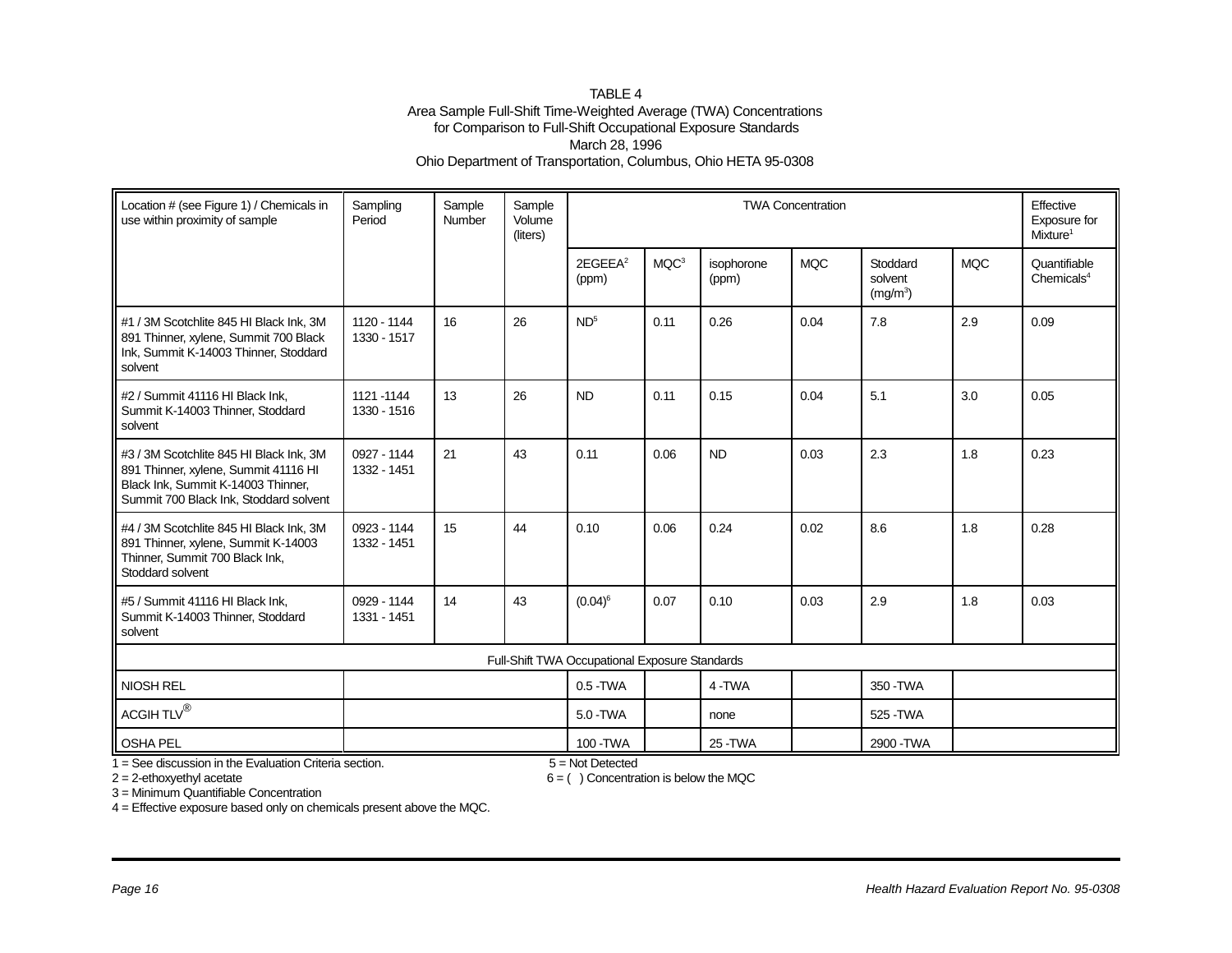### Personal Sample Full-Shift Time-Weighted Average (TWA) Concentrations for Comparison to Full-Shift Occupational Exposure Standards March 27, 1996

### Ohio Department of Transportation, Columbus, Ohio HETA 95-0308

| Worker # / Chemicals in use                                                                                                                                        | Sampling Period            | Sample<br>Number | Sample<br>Volume<br>(liters) | <b>TWA Concentration</b><br>Effective<br>Exposure for<br>Mixture <sup>1</sup> |                  |                     |            |                                             |            |                                        |
|--------------------------------------------------------------------------------------------------------------------------------------------------------------------|----------------------------|------------------|------------------------------|-------------------------------------------------------------------------------|------------------|---------------------|------------|---------------------------------------------|------------|----------------------------------------|
|                                                                                                                                                                    |                            |                  |                              | 2EGEEA <sup>2</sup><br>(ppm)                                                  | MQC <sup>3</sup> | isophorone<br>(ppm) | <b>MQC</b> | Stoddard<br>solvent<br>(mg/m <sup>3</sup> ) | <b>MQC</b> | Quantifiable<br>Chemicals <sup>4</sup> |
| #1 / 3M Scotchlite 845 HI Black Ink,<br>3M 891 Thinner, xylene, Summit K-<br>24567 Engineering Grade Black Ink,<br>Summit K-14003 Thinner, Stoddard<br>solvent     | 0833 - 1137<br>1304 - 1451 | $\mathbf{1}$     | 12                           | 0.78                                                                          | 0.24             | 0.66                | 0.09       | 31                                          | 6.6        | 1.8                                    |
| #2 / Same as worker #1                                                                                                                                             | 0838-1137<br>1306 - 1424   | $\overline{4}$   | 10                           | 0.52                                                                          | 0.27             | 0.56                | 0.10       | 20                                          | 7.5        | 1.2                                    |
| #3 / 3M Scotchlite 845 HI Black Ink,<br>3M 891 Thinner, xylene, Summit<br>700 Black Ink, Summit K-14003<br>Thinner, Stoddard solvent                               | 0838 - 1041<br>1200 - 1408 | 3                | 10                           | 0.87                                                                          | 0.28             | 0.53                | 0.11       | 29                                          | 7.7        | 2.0                                    |
| #4 / 3M Scotchlite 845 HI Black Ink,<br>3M 891 Thinner, xylene, Summit<br>700 Black Ink, Summit K-14003<br>Thinner, Summit 41116 HI Black<br>Ink, Stoddard solvent | 0841 - 1040<br>1243 - 1349 | 5                | 7.4                          | $(0.36)^5$                                                                    | 0.38             | 0.53                | 0.14       | 13                                          | 10         | 0.17                                   |
|                                                                                                                                                                    |                            |                  |                              | Full-Shift TWA Occupational Exposure Standards                                |                  |                     |            |                                             |            |                                        |
| NIOSH REL                                                                                                                                                          |                            |                  |                              | $0.5 - TWA$                                                                   |                  | 4-TWA               |            | 350-TWA                                     |            |                                        |
| ACGIH TLV $^{\circledR}$                                                                                                                                           |                            |                  |                              | 5.0 - TWA                                                                     |                  | none                |            | 525 - TWA                                   |            |                                        |
| <b>OSHA PEL</b>                                                                                                                                                    |                            |                  |                              | 100 - TWA                                                                     |                  | 25 - TWA            |            | 2900 - TWA                                  |            |                                        |

 $1 =$  See discussion in the Evaluation Criteria section.

2 = 2-ethoxyethyl acetate

3 = Minimum Quantifiable Concentration

4 = Effective exposure based only on chemicals present above the MQC.

5 = ( ) Concentration is below the MQC.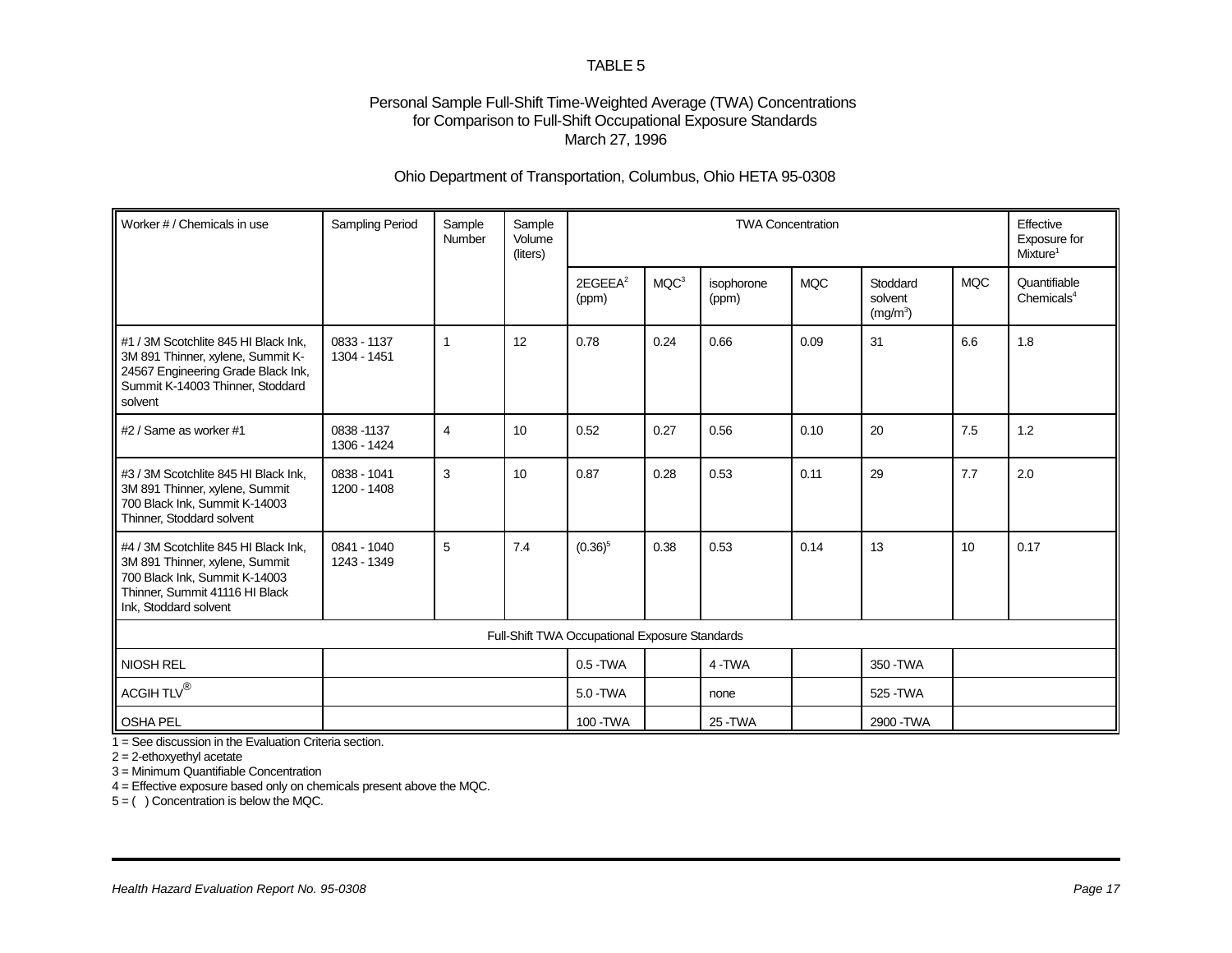### Personal Sample Full and Partial-Shift Time-Weighted Average (TWA) Concentrations for Comparison to Full-Shift Occupational Exposure Standards March 28, 1996

### Ohio Department of Transportation, Columbus, Ohio HETA 95-0308

| Worker # / Chemicals in<br>use                                                 | Sampling<br>Period                         | Sample<br>Number | Sample<br>Volume<br>(liters) |                           | Effective<br><b>TWA Concentration</b><br>Exposure for<br>Mixture <sup>1</sup> |                                                |            |                     |            |                                             |            |                                        |
|--------------------------------------------------------------------------------|--------------------------------------------|------------------|------------------------------|---------------------------|-------------------------------------------------------------------------------|------------------------------------------------|------------|---------------------|------------|---------------------------------------------|------------|----------------------------------------|
|                                                                                |                                            |                  |                              | MEK <sup>2</sup><br>(ppm) | MQC <sup>3</sup>                                                              | 2EGEEA<br>(ppm)                                | <b>MQC</b> | isophorone<br>(ppm) | <b>MQC</b> | Stoddard<br>solvent<br>(mg/m <sup>3</sup> ) | <b>MQC</b> | Quantifiable<br>Chemicals <sup>5</sup> |
| #1 / Summit 41116 HI<br>Black Ink, Summit K-14003<br>Thinner, Stoddard solvent | 0922 - 1143<br>(Partial-shift)             | 20               | 28                           | 0.09                      | 0.07                                                                          | 0.19                                           | 0.10       | 0.51                | 0.04       | 22                                          | 2.7        | 0.57                                   |
| #3 / 3M Scotchlite 845 HI<br>Black Ink, 3M 891 Thinner,<br>xylene              | 1003 - 1133<br>1326 - 1520<br>(Full-shift) | 18               | 41                           | $(0.04)^6$                | 0.05                                                                          | 0.74                                           | 0.07       | 0.35                | 0.03       | 27                                          | 1.9        | 1.7                                    |
| #4 / Same as Worker #1                                                         | 0950 - 1143<br>(Partial-shift)             | 17               | 23                           | (0.06)                    | 0.09                                                                          | 0.27                                           | 0.12       | 0.77                | 0.05       | 23                                          | 3.4        | 0.80                                   |
|                                                                                |                                            |                  |                              |                           |                                                                               | Full-Shift TWA Occupational Exposure Standards |            |                     |            |                                             |            |                                        |
| NIOSH REL                                                                      |                                            |                  |                              | $200 -$<br><b>TWA</b>     |                                                                               | $0.5 - TWA$                                    |            | 4-TWA               |            | 350 - TWA                                   |            |                                        |
| ACGIH TLV <sup>®</sup>                                                         |                                            |                  |                              | $200 -$<br><b>TWA</b>     |                                                                               | 5.0 - TWA                                      |            | none                |            | 525 - TWA                                   |            |                                        |
| <b>OSHA PEL</b>                                                                |                                            |                  |                              | $200 -$<br><b>TWA</b>     |                                                                               | $100 -$<br><b>TWA</b>                          |            | 25 - TWA            |            | $2900 -$<br><b>TWA</b>                      |            |                                        |

1 = See discussion in the Evaluation Criteria section.

2 = methyl ethyl ketone

3 = Minimum Quantifiable Concentration

4 = 2-ethoxyethyl acetate

5 = Effective exposure based only on chemicals present above the MQC.

 $6 = ( )$  Concentration is below the MQC.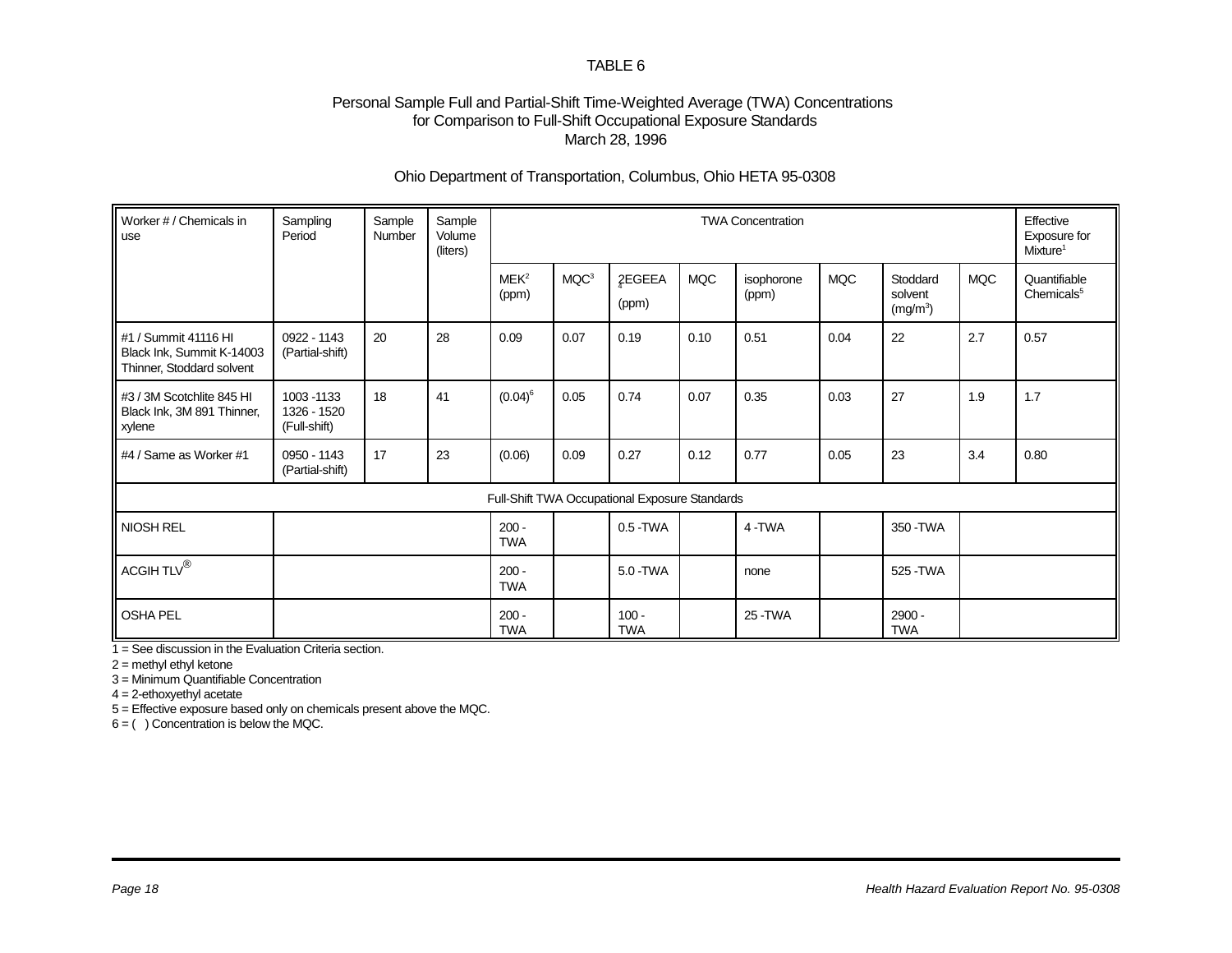### Personal Partial-Shift Time-Weighted Average (TWA) Concentrations for Comparison to Short-Term 15-minute TWA Occupational Exposure Standards March 27, 1996

### Ohio Department of Transportation, Columbus, Ohio HETA 95-0308

| Worker # / Chemicals in use                                                                  | Sampling<br>Period | Sample<br>Number | Sample<br>Volume |                                                                                     | <b>TWA Concentration</b> |                                          |            |                                        |  |  |
|----------------------------------------------------------------------------------------------|--------------------|------------------|------------------|-------------------------------------------------------------------------------------|--------------------------|------------------------------------------|------------|----------------------------------------|--|--|
|                                                                                              |                    |                  | (liters)         | isophorone<br>(ppm)                                                                 | MQC <sup>2</sup>         | Stoddard solvent<br>(mg/m <sup>3</sup> ) | <b>MQC</b> | Quantifiable<br>Chemicals <sup>3</sup> |  |  |
| #1 / 3M Scotchlite 845 HI Black Ink, 3M 891<br>Thinner, xylene                               | 0950 - 1008        | 34               | 3.6              | 1.2                                                                                 | 0.30                     | 26                                       | 21         | 0.37                                   |  |  |
| #1 / Summit K-24567 Engineering Grade Black Ink,<br>Summit K-14003 Thinner, Stoddard solvent | 1415 - 1431        | 32               | 3.2              | 0.61                                                                                | 0.33                     | $(19)^4$                                 | 24         | 0.15                                   |  |  |
| #2 / 3M Scotchlite 845 HI Black Ink, 3M 891<br>Thinner, xylene                               | 0947 - 1003        | 2                | 3.2              | 1.0                                                                                 | 0.33                     | (20)                                     | 24         | 0.25                                   |  |  |
| #3 / 3M Scotchlite 845 HI Black Ink, 3M 891<br>Thinner, xylene                               | 0937 - 1000        | 35               | 4.6              | 0.86                                                                                | 0.23                     | (14)                                     | 17         | 0.21                                   |  |  |
| #3 / Summit 700 Black Ink, K-14003 Thinner,<br>Stoddard solvent                              | 1246 - 1302        | 11               | 3.2              | ND <sup>5</sup>                                                                     | 0.11                     | <b>ND</b>                                | 24         | 0.0                                    |  |  |
| #4 / Summit 700 Black Ink, K-14003 Thinner,<br>Stoddard solvent                              | 1309 - 1325        | 33               | 3.2              | 0.37                                                                                | 0.32                     | <b>ND</b>                                | 24         | 0.09                                   |  |  |
| #5 / Easiway 201 Screen Remover                                                              | 1332 - 1346        | 12               | 2.8              | 0.41                                                                                | 0.38                     | <b>ND</b>                                | 28         | 0.10                                   |  |  |
|                                                                                              |                    |                  |                  | Short-Term Exposure Limit (STEL) or Ceiling (C) TWA Occupational Exposure Standards |                          |                                          |            |                                        |  |  |
| <b>NIOSH REL</b>                                                                             |                    |                  |                  | none                                                                                |                          | 1800-STEL                                |            |                                        |  |  |
| $\mathsf{ACGIH} \, \mathsf{TLV}^{\circledR}$                                                 |                    |                  |                  | $5 - C6$                                                                            |                          | none                                     |            |                                        |  |  |
| <b>OSHA PEL</b>                                                                              |                    |                  |                  | none                                                                                |                          | none                                     |            |                                        |  |  |

 $1 =$  See discussion in the Evaluation Criteria section.

2 = Minimum Quantifiable Concentration

3 = Effective exposure based only on chemicals present above the MQC.

 $4 = ( )$  Concentration is below the MQC.

 $5 = Not$  Detected

6 = STEL and C limits based on 15-minute TWA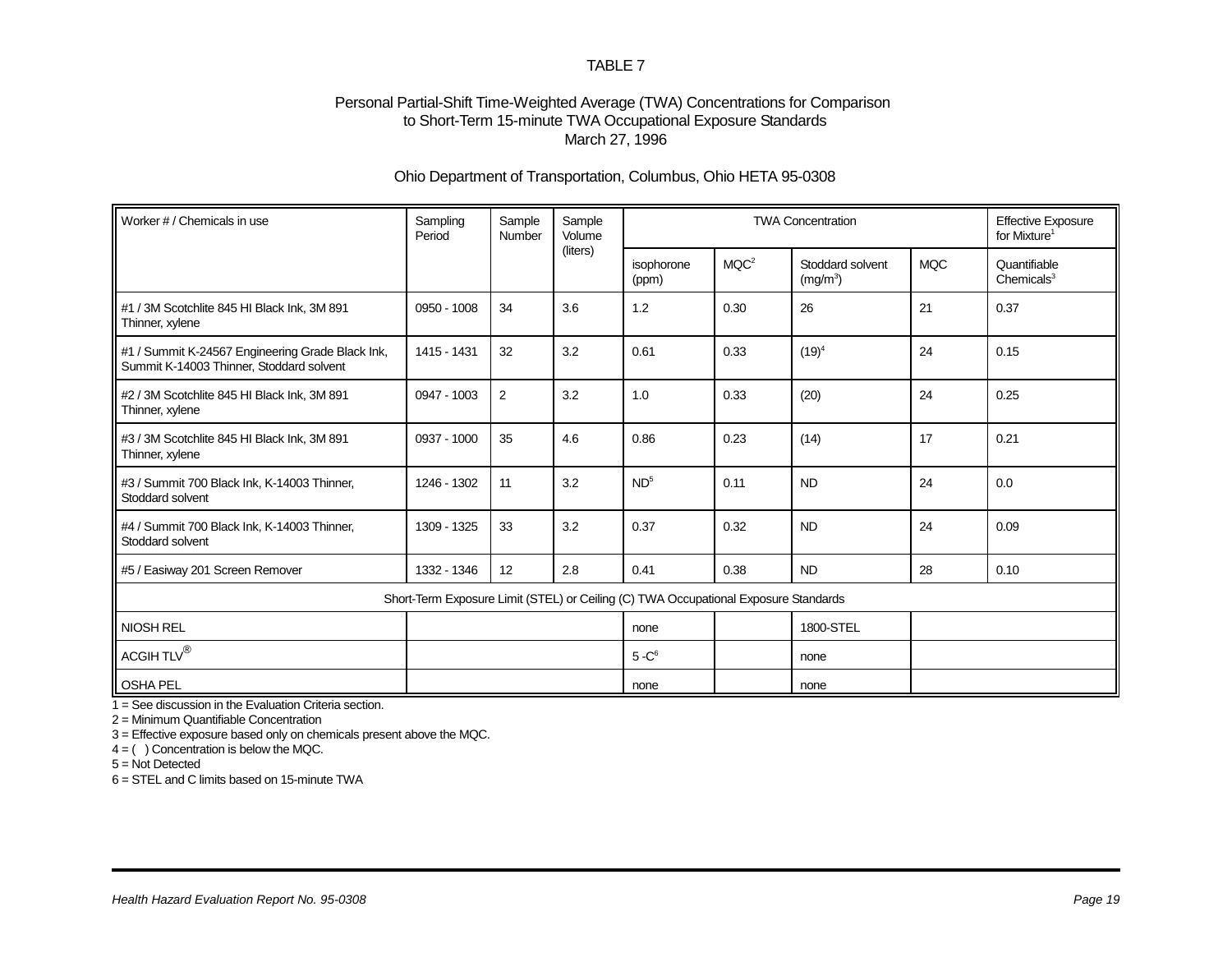### Personal Partial-Shift Time-Weighted Average (TWA) Concentrations for Comparison to Short-Term 15-minute TWA Occupational Exposure Standards March 28, 1996

### Ohio Department of Transportation, Columbus, Ohio HETA 95-0308

| Worker # / Chemicals in use                                                 | Sampling<br>Sample<br>Sample<br>Period<br>Volume<br>Number |    | <b>TWA Concentration</b> |                                                                                     | Effective Exposure for Mixture <sup>1</sup> |                                     |  |
|-----------------------------------------------------------------------------|------------------------------------------------------------|----|--------------------------|-------------------------------------------------------------------------------------|---------------------------------------------|-------------------------------------|--|
|                                                                             |                                                            |    | (liters)                 | isophorone<br>(ppm)                                                                 | MQC <sup>2</sup>                            | Quantifiable Chemicals <sup>3</sup> |  |
| #1 / Summit 41116 HI Black Ink, Summit K-14003<br>Thinner, Stoddard solvent | 0951 - 1010                                                | 19 | 3.8                      | 0.64                                                                                | 0.28                                        | 0.16                                |  |
| #3 / Summit 700 Black Ink, Summit K-14003<br>Thinner, Stoddard solvent      | 1416 - 1431                                                | 22 | 3.0                      | 0.90                                                                                | 0.35<br>0.22                                |                                     |  |
|                                                                             |                                                            |    |                          | Short-Term Exposure Limit (STEL) or Ceiling (C) TWA Occupational Exposure Standards |                                             |                                     |  |
| <b>NIOSH REL</b>                                                            |                                                            |    |                          | none                                                                                |                                             |                                     |  |
| ACGIH TLV <sup>®</sup>                                                      |                                                            |    |                          | $5 - C4$                                                                            |                                             |                                     |  |
| <b>OSHA PEL</b>                                                             |                                                            |    |                          | none                                                                                |                                             |                                     |  |

 $1 =$  See discussion in the Evaluation Criteria section.

2 = Minimum Quantifiable Concentration

3 = Effective exposure based only on chemicals present above the MQC.

 $4 = C$  limit based on 15-minute TWA